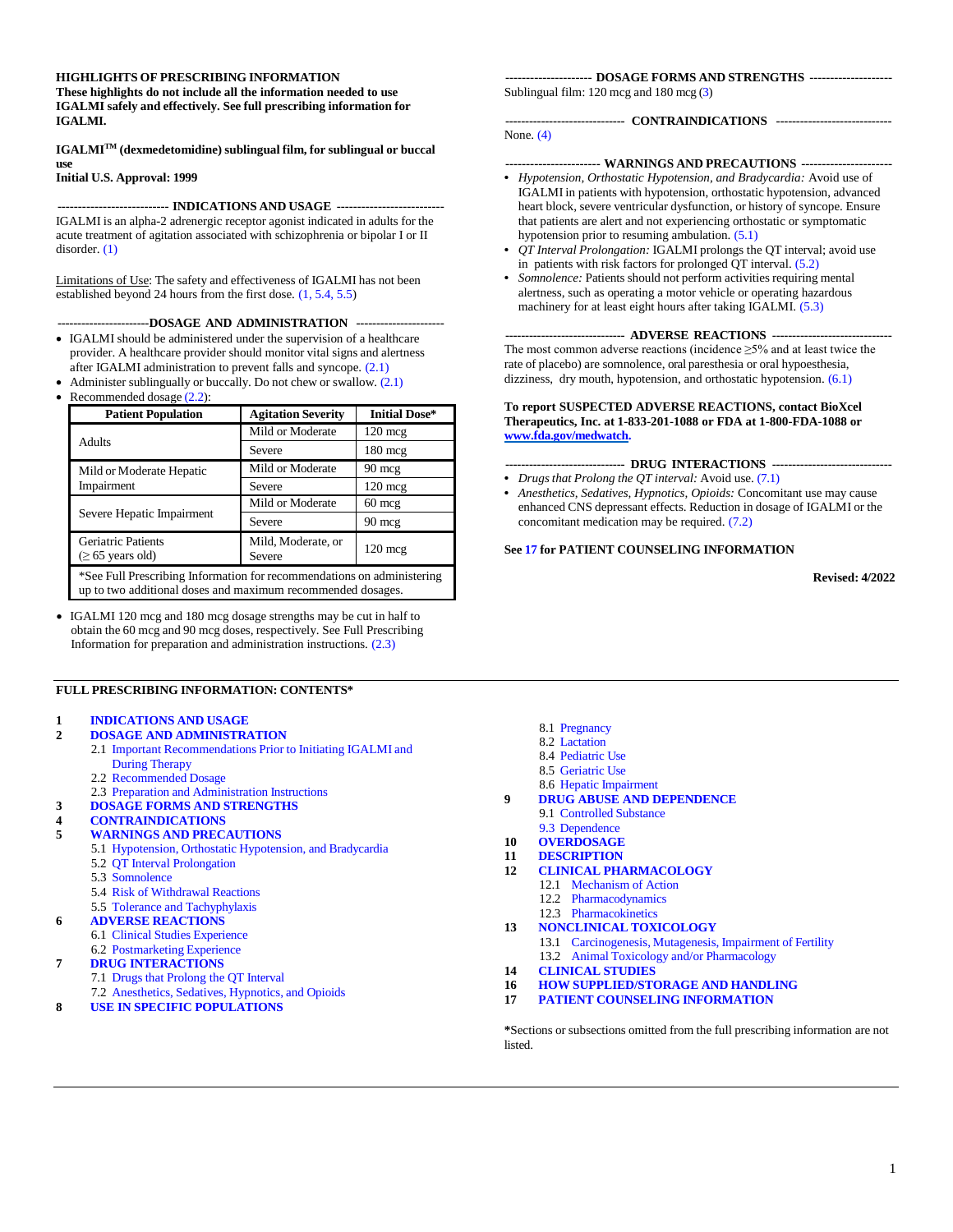# <span id="page-1-0"></span>**FULL PRESCRIBING INFORMATION**

# **1 INDICATIONS AND USAGE**

IGALMI is indicated for the acute treatment of agitation associated with schizophrenia or bipolar I or II disorder in adults.

## Limitations of Use

<span id="page-1-3"></span>The safety and effectiveness of IGALMI have not been established beyond 24 hours from the first dose *[see Warnings and Precautions [\(5.4,](#page-5-0) 5.5)]*.

# **2 DOSAGE AND ADMINISTRATION**

## <span id="page-1-1"></span>**2.1 Important Recommendations Prior to Initiating IGALMI and During Therapy**

IGALMI should be administered under the supervision of a healthcare provider. A healthcare provider should monitor vital signs and alertness after IGALMI administration to prevent falls and syncope *[see Warnings and Precautions [\(5.5\)](#page-6-1)]*.

IGALMI is for sublingual or buccal administration. Do not chew or swallow IGALMI. Do not eat or drink for at least 15 minutes after sublingual administration, or at least one hour after buccal administration.

## <span id="page-1-2"></span>**2.2 Recommended Dosage**

Table 1 includes dosage recommendations for IGALMI based on agitation severity for adults, patients with hepatic impairment, and geriatric patients. Lower dosages are recommended for patients with hepatic impairment and geriatric patients *[see Warnings and Precautions [\(5.1\)](#page-4-1) and Use in Specific Populations [\(8.5,](#page-10-2) [8.6\)](#page-11-0)].*

If agitation persists after the initial dose, up to two additional doses may be administered at least two hours apart. The dosage recommendations for additional doses vary depending upon the patient population and agitation severity (see Table 1). Assess vital signs including orthostatic measurements prior to the administration of any subsequent doses.

Due to risk of hypotension, additional half-doses are not recommended in patients with systolic blood pressure (SBP) less than 90 mmHg, diastolic blood pressure (DBP) less than 60 mmHg, heart rate (HR) less than 60 beats per minute, or postural decrease in  $SBP \ge 20$  mmHg or in  $DBP \ge 10$  mmHg.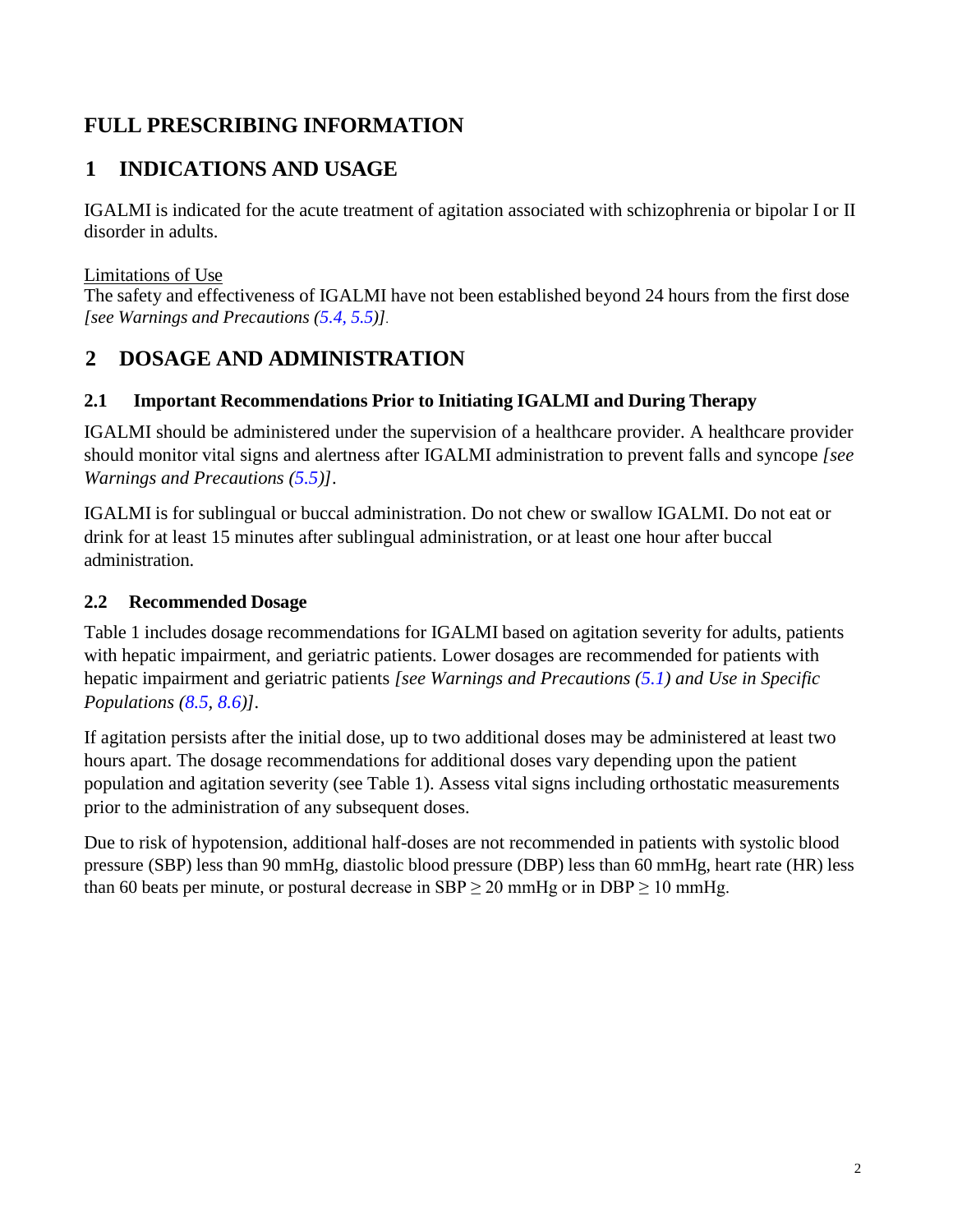#### **Table 1**: **Dosage Recommendations for IGALMI in Adults, Adult Patients with Hepatic Impairment, and Geriatric Patients with Agitation Associated with Schizophrenia or Bipolar I or II Disorder**

| <b>Patient Population</b>                                | <b>Agitation</b><br><b>Severity</b> | <b>Initial</b><br>Dose* | <b>Optional</b><br>2nd/3rd Doses* | <b>Maximum</b><br><b>Recommended</b><br><b>Total Daily Dosage</b> |
|----------------------------------------------------------|-------------------------------------|-------------------------|-----------------------------------|-------------------------------------------------------------------|
| <b>Adults</b>                                            | Mild or<br>Moderate                 | $120 \text{~mg}$        | $60 \text{~mg}$                   | $240 \text{ mcg}$                                                 |
|                                                          | Severe                              | $180 \text{ mg}$        | $90 \text{ mcg}$                  | $360 \text{ mc}$                                                  |
| Patients with Mild or<br>Moderate Hepatic<br>Impairment† | Mild or<br>Moderate                 | $90 \text{ mcg}$        | $60 \text{ mcg}$                  | $210 \text{ mcg}$                                                 |
|                                                          | Severe                              | $120 \text{ mcg}$       | $60 \text{ mcg}$                  | $240 \text{ mcg}$                                                 |
| <b>Patients with Severe</b>                              | Mild or<br>Moderate                 | $60 \text{~mg}$         | $60 \text{ mcg}$                  | $180 \text{ mc}$                                                  |
| Hepatic Impairment†                                      | Severe                              | $90 \text{ mcg}$        | $60 \text{ mcg}$                  | $210 \text{ mcg}$                                                 |
| <b>Geriatric Patients</b><br>$\geq 65$ years old)        | Mild, Moderate,<br>or Severe        | $120 \text{ mcg}$       | $60 \text{~mg}$                   | $240 \text{ mcg}$                                                 |

\* IGALMI 120 mcg and 180 mcg dosage strengths may be cut in half to obtain the 60 mcg and 90 mcg doses, respectively *[see Dosage and Administration [\(2.3\)](#page-2-0)]*.

<span id="page-2-0"></span>† Hepatic impairment: Mild (Child-Pugh Class A); Moderate (Child-Pugh Class B); Severe (Child-Pugh Class C)

#### **2.3 Preparation and Administration Instructions**

Keep IGALMI in the foil pouch until ready to administer. IGALMI should be immediately administered once the pouch is opened and the dose prepared.

Prepare and administer IGALMI under the supervision of a healthcare provider as follows:



- **needed, then proceed to Step 3.**
- **If administering a full dose (1 film), proceed directly to Step 3.**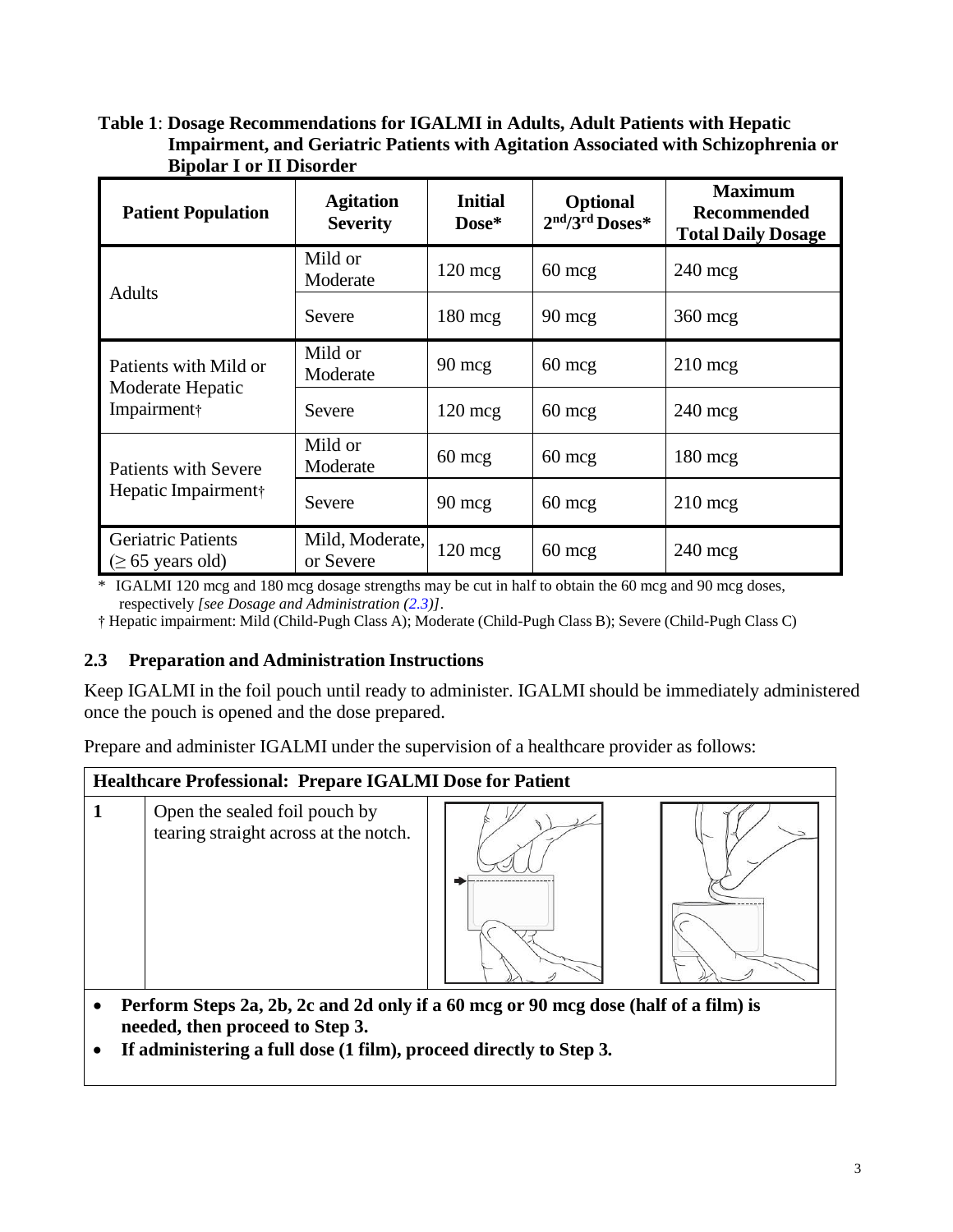| 2a                      | Remove the film from the pouch<br>with clean dry hands.                          |  |
|-------------------------|----------------------------------------------------------------------------------|--|
| 2 <sub>b</sub>          | Cut the film in half between the<br>dots with clean, dry scissors.               |  |
| 2c                      | Discard unused half in waste container.                                          |  |
| 2d                      | Place the half film for<br>administration to the patient back<br>into the pouch. |  |
| $\mathbf{3}$            | Immediately give the pouch to the<br>patient.                                    |  |
| $\overline{\mathbf{4}}$ | Instruct patient to remove the film<br>from the pouch with clean dry<br>hands.   |  |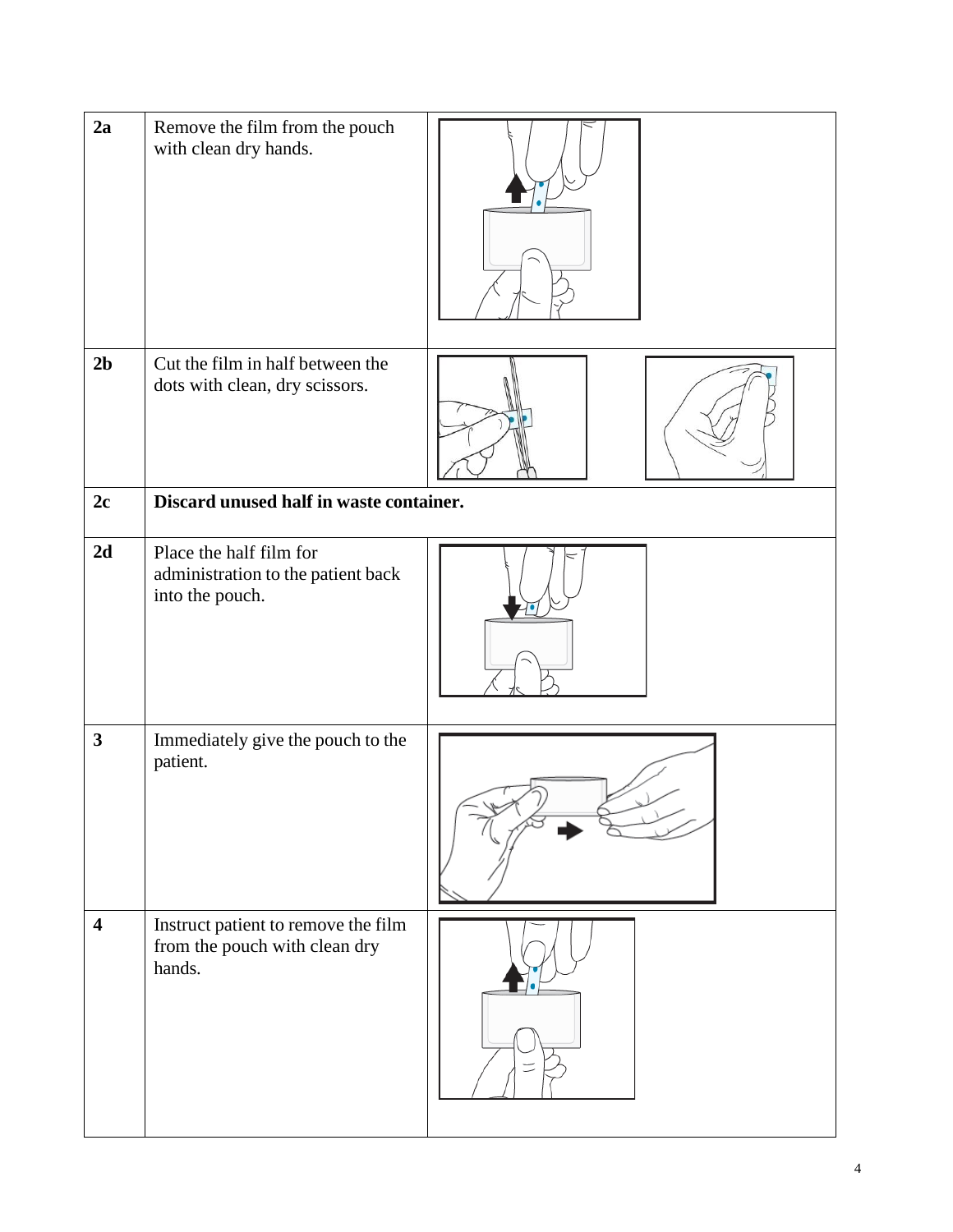| 5 | For sublingual administration:<br>Instruct patient to place film under<br>the tongue. The film will stick in<br>place.<br><b>Note:</b> Patient may not eat or drink<br>for 15 minutes after sublingual<br>administration. |  |
|---|---------------------------------------------------------------------------------------------------------------------------------------------------------------------------------------------------------------------------|--|
|   | For buccal administration:<br>Instruct patient to place film<br>behind lower lip. The film will<br>stick in place.<br><b>Note:</b> Patient may not eat or drink<br>for one hour after buccal<br>administration.           |  |
| 6 | Instruct patient to:<br>Close their mouth.<br>Allow the film to dissolve.<br>Do not chew or swallow the film.                                                                                                             |  |

# <span id="page-4-2"></span>**3 DOSAGE FORMS AND STRENGTHS**

<span id="page-4-0"></span>IGALMI is a blue rectangular sublingual film containing on its surface two darker blue spots in dose strengths of 120 mcg and 180 mcg.

# **4 CONTRAINDICATIONS**

None.

# <span id="page-4-3"></span>**5 WARNINGS AND PRECAUTIONS**

## <span id="page-4-1"></span>**5.1 Hypotension, Orthostatic Hypotension, and Bradycardia**

IGALMI causes dose-dependent hypotension, orthostatic hypotension, and bradycardia*.* In clinical studies, 18%, 16%, and 9% of patients treated with 180 mcg of IGALMI, 120 mcg of IGALMI, and placebo, respectively, experienced orthostatic hypotension (defined as SBP decrease  $\geq$  20 mmHg or DBP decrease  $\geq 10$  mmHg after 1, 3, or 5 minutes of standing) at 2 hours post-dose. In those studies, 7%, 6%, and 1% of patients treated with 180 mcg of IGALMI, 120 mcg of IGALMI, and placebo, respectively, experienced HR ≤ 50 beats per minute within 2 hours of dosing *[see Adverse Reactions [\(6.1\)](#page-6-0)].* In clinical studies with IGALMI, patients were excluded if they had treatment with alpha-1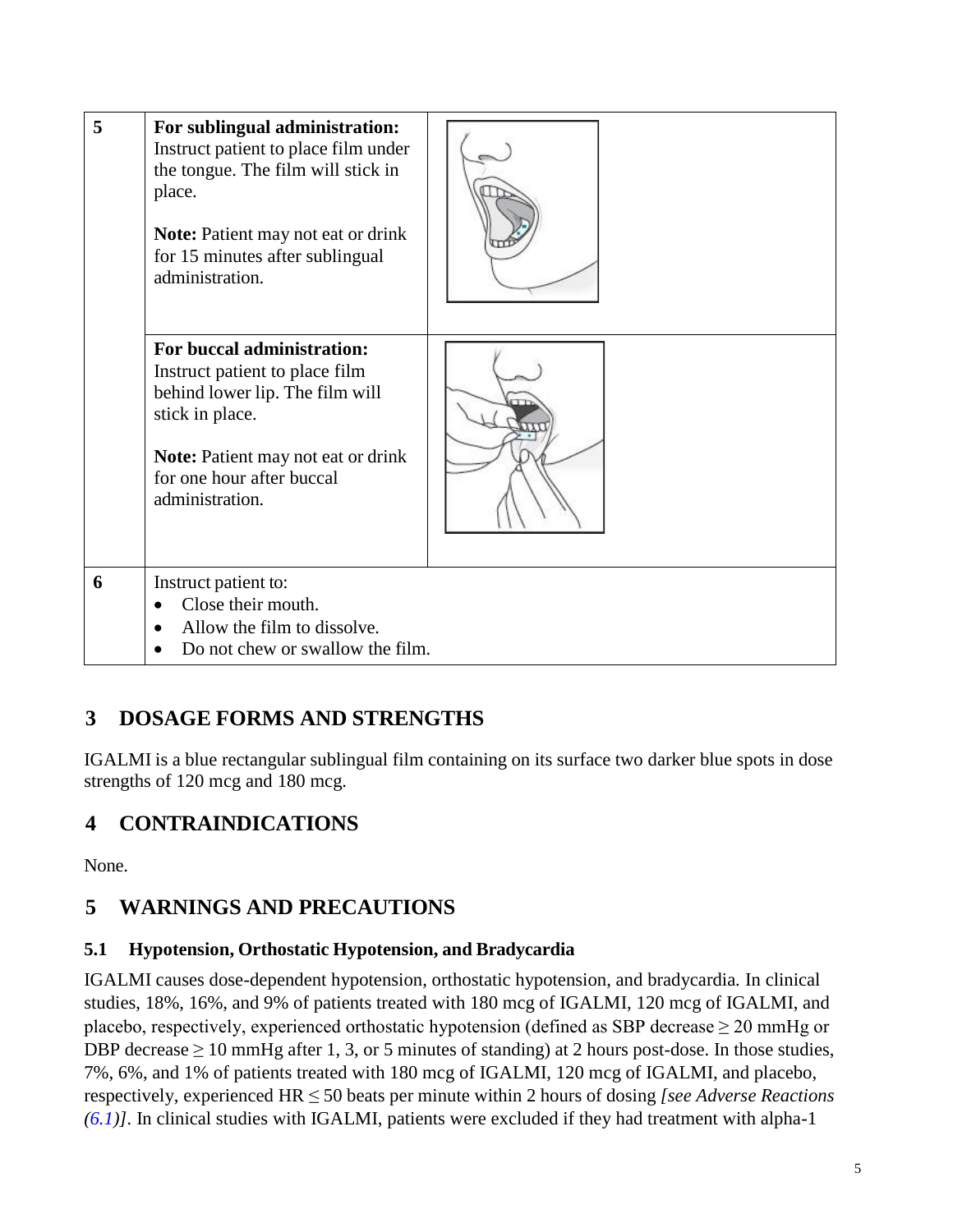noradrenergic blockers, benzodiazepines, other hypnotics or antipsychotic drugs four hours prior to study drug administration; had a history of syncope or syncopal attacks; SBP < 110 mmHg; DBP < 70 mmHg; HR < 55 beats per minute; or had evidence of hypovolemia or orthostatic hypotension.

Reports of hypotension and bradycardia, including some resulting in fatalities, have been associated with the use of another dexmedetomidine product given intravenously (IGALMI is for sublingual or buccal use and is not approved for intravenous use). Clinically significant episodes of bradycardia and sinus arrest have been reported after administration of this other dexmedetomidine product to young, healthy adult volunteers with high vagal tone and when this product was given by rapid intravenous or bolus administration.

Because IGALMI decreases sympathetic nervous system activity, hypotension and/or bradycardia may be more pronounced in patients with hypovolemia, diabetes mellitus, or chronic hypertension, and in geriatric patients *[see Dosage and Administration [\(2.2\)](#page-1-2) and Use in Specific Populations [\(8.5\)](#page-10-2)].*

Avoid use of IGALMI in patients with hypotension, orthostatic hypotension, advanced heart block, severe ventricular dysfunction, or history of syncope. After IGALMI administration, patients should be adequately hydrated and should sit or lie down until vital signs are within normal range. If a patient is unable to remain seated or lying down, precautions should be taken to reduce the risk of falls. Ensure that a patient is alert and not experiencing orthostatic hypotension or symptomatic hypotension prior to allowing them to resume ambulation *[see Dosage and Administration [\(2.1\)](#page-1-1)].*

# <span id="page-5-1"></span>**5.2 QT Interval Prolongation**

IGALMI prolongs the QT interval. Avoid use of IGALMI in patients at risk of torsades de pointes or sudden death including those with known QT prolongation, a history of other arrhythmias, symptomatic bradycardia, hypokalemia or hypomagnesemia, and in patients receiving other drugs known to prolong the QT interval *[see Drug Interactions [\(7.1\)](#page-9-0) and Clinical Pharmacology [\(12.2\)](#page-13-2)].*

## <span id="page-5-2"></span>**5.3 Somnolence**

IGALMI can cause somnolence. In placebo-controlled clinical studies in adults with agitation associated with schizophrenia or bipolar I or II disorder, somnolence (including fatigue and sluggishness) was reported in 23% and 22% of patients treated with IGALMI 180 mcg and 120 mcg, respectively, compared to 6% of placebo-treated patients. Patients should not perform activities requiring mental alertness, such as operating a motor vehicle or operating hazardous machinery, for at least eight hours after taking IGALMI *[see Adverse Reactions [\(6.1\)](#page-6-0)]*.

## <span id="page-5-0"></span>**5.4 Risk of Withdrawal Reactions**

Symptoms of withdrawal have been observed after procedural sedation with another dexmedetomidine product administered intravenously. In this study, 12 (5%) adult patients who received intravenous dexmedetomidine up to 7 days (regardless of dose) experienced at least 1 event related to withdrawal within the first 24 hours after discontinuing dexmedetomidine and 7 (3%) adult patients who received intravenous dexmedetomidine experienced at least 1 event related with withdrawal 24 to 48 hours after discontinuing dexmedetomidine. The most common withdrawal reactions were nausea, vomiting, and agitation. In these subjects, tachycardia and hypertension requiring intervention occurred at a frequency of <5% in the 48 hours following intravenous dexmedetomidine discontinuation.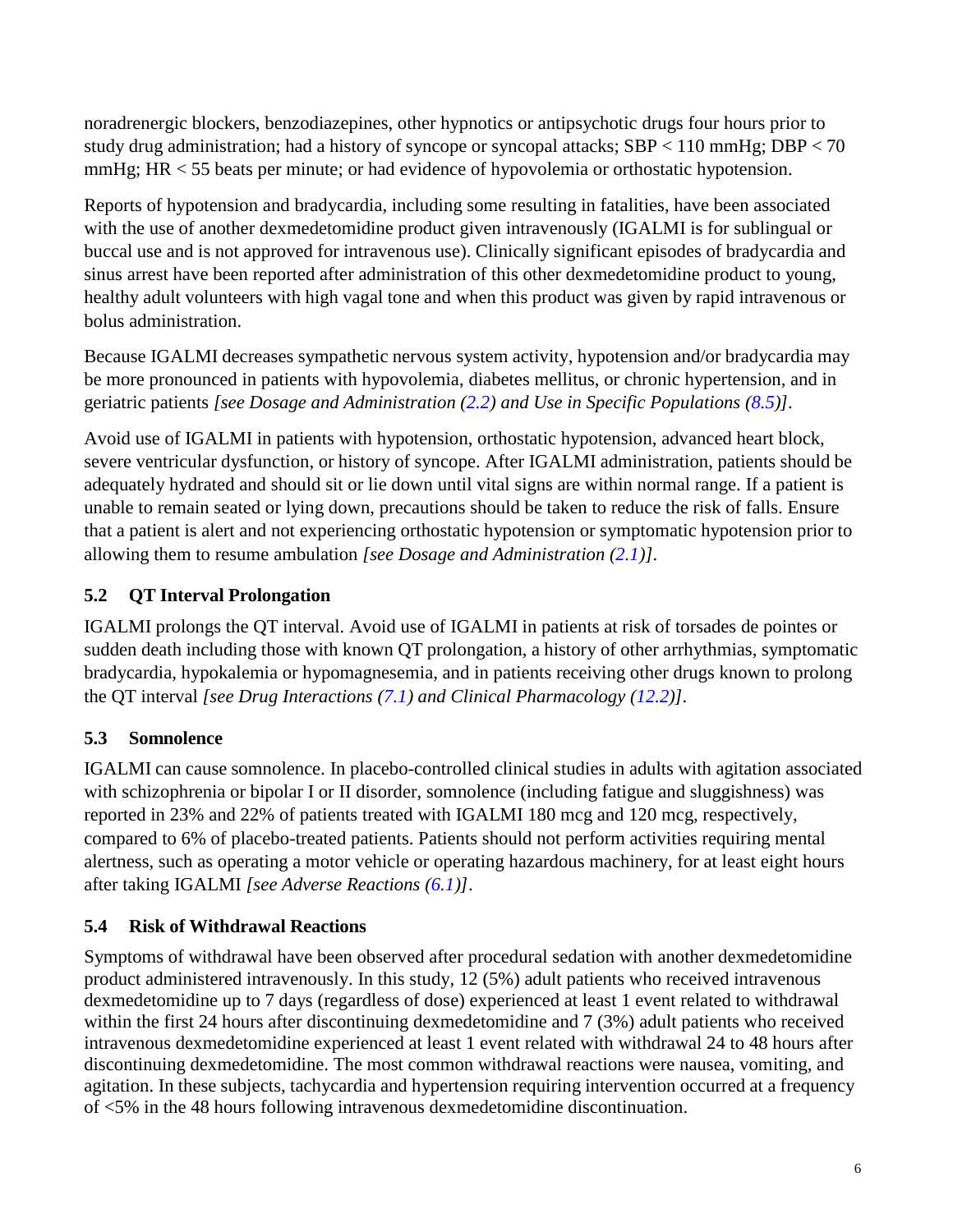IGALMI was not studied for longer than 24 hours after the first dose. There may be a risk of physical dependence and a withdrawal syndrome if IGALMI is used in a manner other than indicated *[see Dosage and Administration [\(2.2\)](#page-1-2) and Drug Abuse and Dependence [\(9.3\)](#page-11-3)]*.

## <span id="page-6-1"></span>**5.5 Tolerance and Tachyphylaxis**

Use of another dexmedetomidine product administered intravenously beyond 24 hours has been associated with tolerance and tachyphylaxis and a dose-related increase in adverse reactions.

IGALMI was not studied for longer than 24 hours after the first dose. There may be a risk of tolerance and tachyphylaxis if IGALMI is used in a manner other than indicated *[see Dosage and Administration [\(2.2\)](#page-1-2) and Drug Abuse and Dependence [\(9.3\)](#page-11-3)]*.

# <span id="page-6-2"></span>**6 ADVERSE REACTIONS**

The following adverse reactions are discussed in detail in other sections of the labeling:

- Hypotension, Orthostatic Hypotension, and Bradycardia *[see Warnings and Precautions [\(5.1\)](#page-4-1)]*
- QT Interval Prolongation *[see Warnings and Precautions [\(5.2\)](#page-5-1)]*
- Somnolence *[see Warnings and Precautions [\(5.3\)](#page-5-2)]*
- Risk of Withdrawal Reactions *[see Warnings and Precautions [\(5.4\)](#page-5-0)]*
- Tolerance and Tachyphylaxis *[see Warnings and Precautions [\(5.5\)](#page-6-1)]*

## <span id="page-6-0"></span>**6.1 Clinical Studies Experience**

Because clinical trials are conducted under widely varying conditions, adverse reactions rates observed in the clinical trials of a drug cannot be directly compared to rates in clinical trials of another drug and may not reflect the rates observed in practice.

The safety of IGALMI was evaluated in 507 adult patients with agitation associated with schizophrenia (N=255) or bipolar I or II disorder (N=252) in two randomized, placebo-controlled studies (Studies 1 and 2) *[see Clinical Studies [\(14\)](#page-16-1)]*. In both studies, patients were admitted to a clinical research unit or a hospital and remained under medical supervision for at least 24 hours following treatment. Patients were 18 to 71 years of age (mean age was 46 years old); 45% were female and 55% were male; 66% were Black, 31% were White, 2% were multiracial, and 1% were other.

In these studies, patients received an initial dose of IGALMI 180 mcg (N=252), IGALMI 120 mcg (N=255), or placebo (N=252). Patients who were hemodynamically stable (i.e., those with systolic blood pressure (SBP) > 90 mmHg, diastolic blood pressure (DBP) > 60 mmHg, and heart rate (HR) > 60 beats per minute) and without orthostatic hypotension (i.e., reduction in SBP < 20 mmHg or DBP < 10 mmHg upon standing) were eligible for an additional dose after 2 hours. An additional half dose (90 mcg, 60 mcg, or placebo) was given to 7.1% (18/252), 22.7% (58/255) and 44.0% (111/252) of patients in the IGALMI 180 mcg, IGALMI 120 mcg or placebo arms, respectively. After at least an additional 2 hours, an additional second half dose (total IGALMI dose of 360 mcg, total IGALMI dose of 240 mcg, or placebo, respectively) was given to 3.2% (8/252), 9.4% (24/255), and 21.0% (53/252) of patients in the IGALMI 180 mcg, IGALMI 120 mcg or placebo arms, respectively.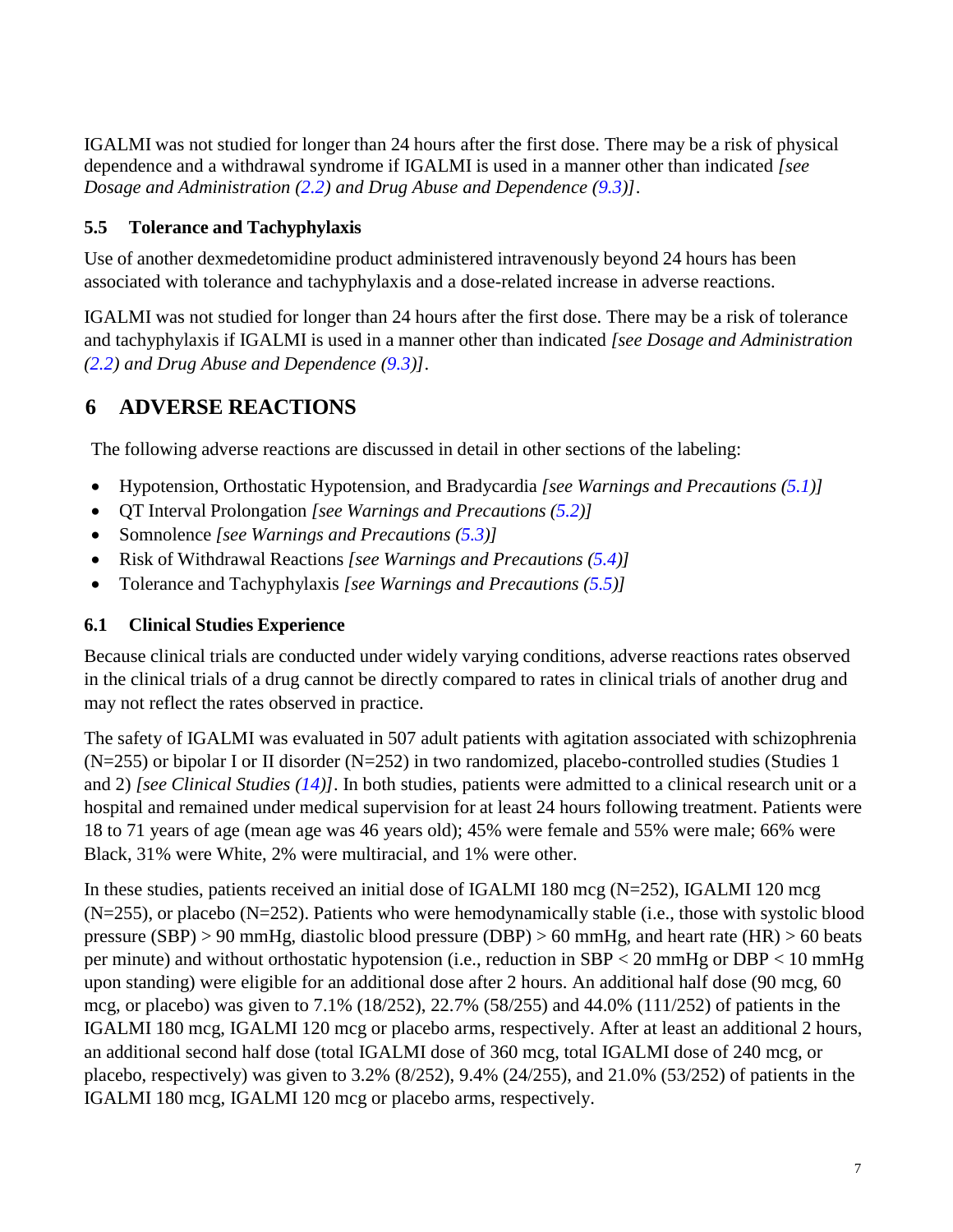In these studies, one patient discontinued treatment due to an adverse reaction of oropharyngeal pain.

The most common adverse reactions (incidence  $> 5\%$  and at least twice the rate of placebo) were: somnolence, oral paresthesia or oral hypoesthesia, dizziness, dry mouth, hypotension, and orthostatic hypotension.

Table 2 presents the adverse reactions that occurred in IGALMI-treated patients at a rate of at least 2% and at a higher rate than in placebo-treated patients in Studies 1 and 2.

| Table 2: Adverse Reactions Reported in $\geq 2\%$ of IGALMI-Treated Patients and Greater than |
|-----------------------------------------------------------------------------------------------|
| <b>Placebo in Two Placebo-Controlled Studies of Agitated Adult Patients with</b>              |
| Schizophrenia or Bipolar I or II Disorder (Studies 1 and 2)                                   |

| <b>Adverse Reaction</b>          | <b>IGALMI 180 mcg</b><br>$N = 252$ | <b>IGALMI</b> 120 mcg<br>$N = 255$ | <b>Placebo</b><br>$N = 252$ |
|----------------------------------|------------------------------------|------------------------------------|-----------------------------|
|                                  | $\frac{6}{9}$                      | $\%$                               | $\frac{6}{9}$               |
| Somnolence*                      | 23                                 | 22                                 | h                           |
| Paresthesia oral or hypoesthesia |                                    | h                                  |                             |
| oral                             |                                    |                                    |                             |
| <b>Dizziness</b>                 | h                                  |                                    |                             |
| Hypotension                      |                                    |                                    |                             |
| Orthostatic hypotension          |                                    |                                    | $\leq$                      |
| Dry mouth                        |                                    |                                    |                             |
| Nausea                           |                                    |                                    |                             |
| Bradycardia<br>າ                 |                                    |                                    |                             |
| Abdominal discomfort†            | າ                                  |                                    |                             |

\*Somnolence includes the terms fatigue and sluggishness

†Abdominal discomfort includes dyspepsia, gastroesophageal reflux disease

Hypotension, Orthostatic Hypotension, and Bradycardia in Two Placebo-Controlled Studies

In clinical studies, patients were excluded if they were treated with alpha-1 noradrenergic blockers, benzodiazepines, antipsychotic drugs, or other hypnotics four hours prior to study drug administration; had a history of syncope or syncopal attacks; their SBP was less than 110 mmHg; their DBP was less than 70 mmHg; their HR was less than 55 beats per minute; or they had evidence of hypovolemia or orthostatic hypotension. In these studies, vital signs were monitored (at 30 minutes, 1-, 2-, 4-, 6-, and 8-hours post-dose), including orthostatic vital signs at 2-, 4-, and 8-hours post-dose. Maximum positional decreases in SBP and DBP after standing were observed at two hours post-dose. Maximal reductions on BP and HR were observed two hours post-dose.

Table 3 presents the mean BP and HR decrease across all patients from both studies at 2 hours post dose.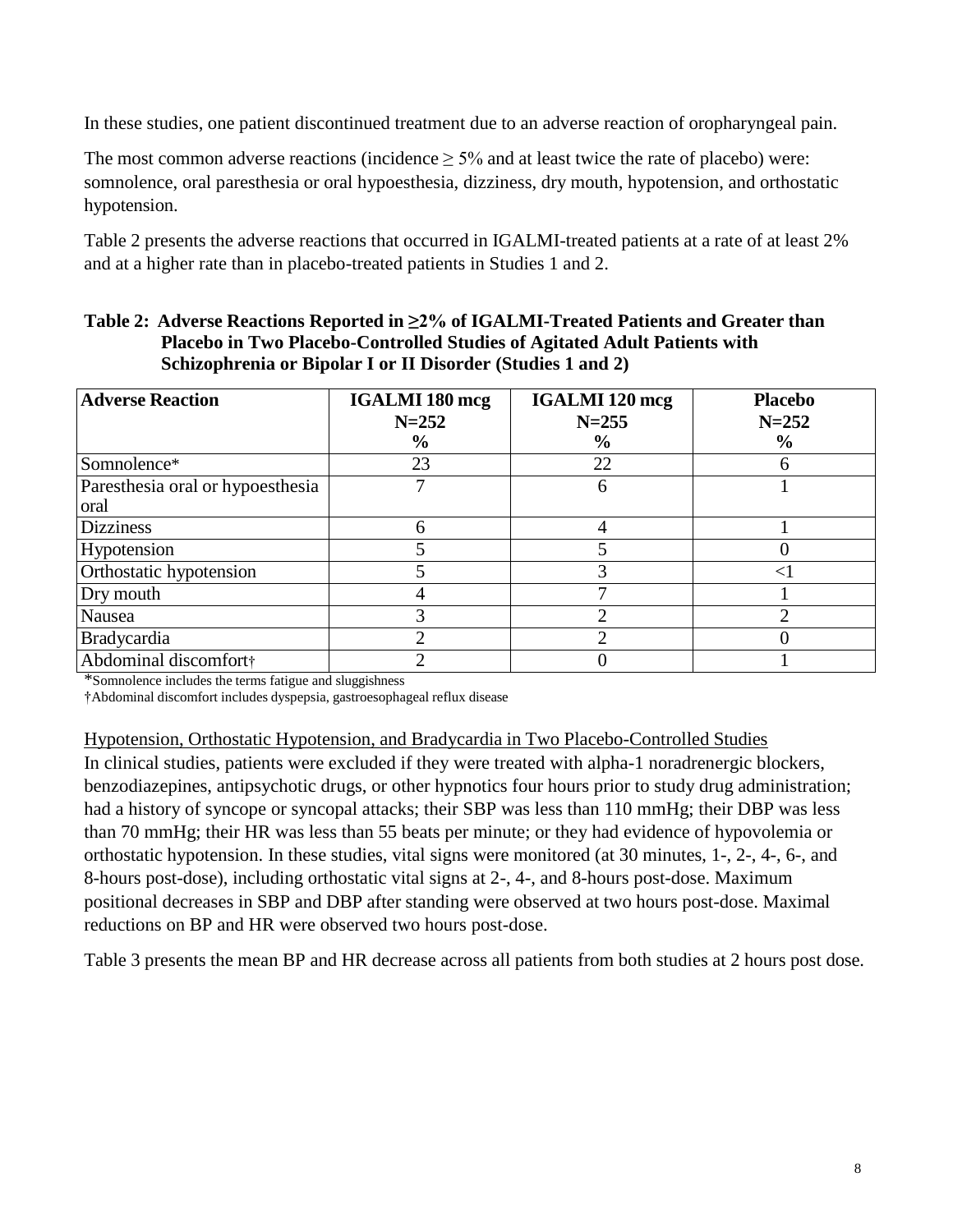|                                       | <b>IGALMI 180 mcg</b><br>$N = 252$ | <b>IGALMI</b> 120 mcg<br>$N = 255$ | <b>Placebo</b><br>$N = 252$ |
|---------------------------------------|------------------------------------|------------------------------------|-----------------------------|
| <b>Mean SBP Decrease (mmHg)</b>       |                                    |                                    |                             |
| <b>Mean DBP Decrease (mmHg)</b>       |                                    |                                    |                             |
| <b>Mean Heart Rate Decrease (bpm)</b> |                                    |                                    |                             |

#### **Table 3: Mean Blood Pressure and Heart Rate Decrease At 2 Hours Post-Dose**

In the clinical studies:

- 13%, 8%, and < 1% of patients in the single dose 180 mcg IGALMI, 120 mcg IGALMI, and placebo groups, respectively, experienced SBP  $\leq$  90 mmHg and a decrease  $\geq$  20 mmHg of SBP within 24 hours of dosing.
- 19%, 17%, and 2% of the patients in the 180 mcg IGALMI, 120 mcg IGALMI, and placebo groups, respectively, had a DBP  $\leq 60$  mmHg and a DBP decrease  $\geq 10$  mmHg within 24 hours of dosing.
- 4%, 3%, and 0% of patients in the 180 mcg IGALMI, 120 mcg IGALMI, and placebo groups, respectively, had a HR  $\leq$  50 beats per minute and a HR decrease  $\geq$  20 beats per minute within 24 hours of dosing.

At 8 hours post-dose, 2% of patients in the IGALMI 180 mcg group experienced a SBP  $\leq$  90 mmHg and decrease  $\geq$  20 mmHg compared with one patient (<1%) in the IGALMI 120 mcg group and none in the placebo group. At 24 hours, none of the patients in the IGALMI 180 mcg group experienced a SBP  $\leq 90$ mmHg and decrease  $\geq 20$  mmHg compared with one patient (<1%) in the IGALMI 120 mcg group and none in the placebo group. At 8 hours post-dose, none of the patients in the IGALMI 180 mcg group had a HR  $\leq$  50 beats per minute and a HR decrease  $\geq$  20 beats per minute compared with one patient in the 120 mcg group  $\left($  <1%) and none in the placebo group.

## <span id="page-8-0"></span>**6.2 Postmarketing Experience**

The following adverse reactions have been identified during post approval use of another dexmedetomidine product given intravenously (IGALMI is not approved for intravenous use). Because these reactions are reported voluntarily from a population of uncertain size, it is not always possible to reliably estimate their frequency or establish a causal relationship to drug exposure.

- *Blood and Lymphatic System Disorders*: Anemia
- *Cardiac Disorders*: Arrhythmia, atrial fibrillation, atrioventricular block, bradycardia, cardiac arrest, cardiac disorder, extrasystoles, myocardial infarction, supraventricular tachycardia, tachycardia, ventricular arrhythmia, ventricular tachycardia
- *Eye Disorders*: Photopsia, visual impairment
- *Gastrointestinal Disorders*: Abdominal pain, diarrhea, nausea, vomiting
- *General Disorders and Administration Site Conditions*: Chills, hyperpyrexia, pain, pyrexia, thirst
- *Hepatobiliary Disorders*: Hepatic function abnormal, hyperbilirubinemia
- *Investigations*: Alanine aminotransferase increased, aspartate aminotransferase increased, blood alkaline phosphatase increased, blood urea increased, electrocardiogram T wave inversion, gammaglutamyltransferase increased, electrocardiogram QT prolonged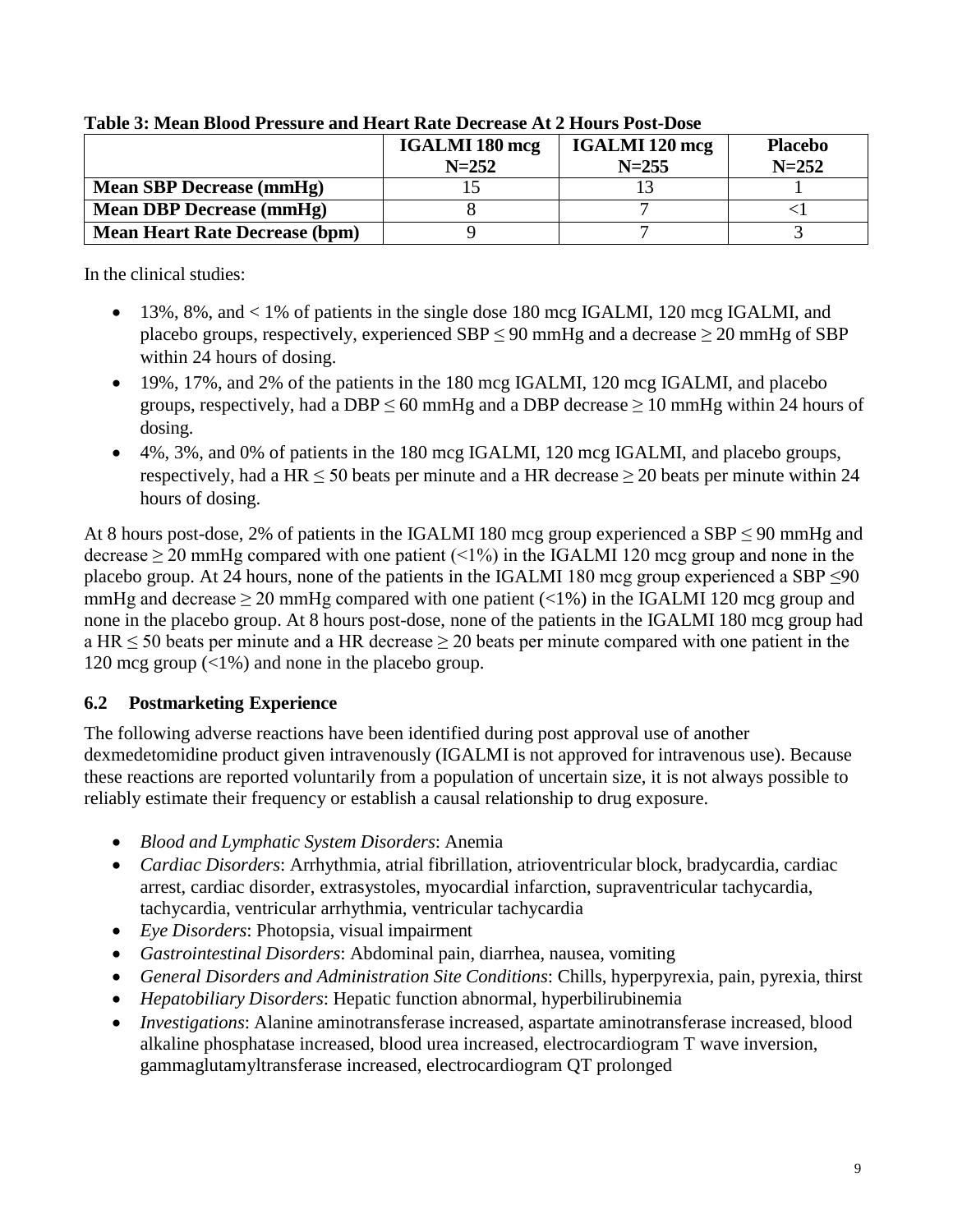- *Metabolism and Nutrition Disorders*: Acidosis, hyperkalemia, hypoglycemia, hypovolemia, hypernatremia
- *Nervous System Disorders*: Convulsion, dizziness, headache, neuralgia, neuritis, speech disorder
- *Psychiatric Disorders*: Agitation, confusional state, delirium, hallucination, illusion
- *Renal and Urinary Disorders*: Oliguria, polyuria
- *Respiratory, Thoracic and Mediastinal Disorders*: Apnea, bronchospasm, dyspnea, hypercapnia, hypoventilation, hypoxia, pulmonary congestion, respiratory acidosis
- *Skin and Subcutaneous Tissue Disorders*: Hyperhidrosis, pruritus, rash, urticaria
- *Surgical and Medical Procedures*: Light anesthesia
- *Vascular Disorders*: Blood pressure fluctuation, hemorrhage, hypertension, hypotension

# <span id="page-9-2"></span>**7 DRUG INTERACTIONS**

## <span id="page-9-0"></span>**7.1 Drugs that Prolong the QT Interval**

Concomitant use of drugs that prolong the QT interval may add to the QT-prolonging effects of IGALMI and increase the risk of cardiac arrhythmia. Avoid the use of IGALMI in combination with other drugs known to prolong the QT interval *[see Warnings and Precautions [\(5.2\)](#page-5-1)]*.

## <span id="page-9-1"></span>**7.2 Anesthetics, Sedatives, Hypnotics, and Opioids**

Concomitant use of IGALMI with anesthetics, sedatives, hypnotics, or opioids is likely to lead to enhanced CNS depressant effects. Specific studies with another dexmedetomidine product given intravenously have confirmed these effects with sevoflurane, isoflurane, propofol, alfentanil, and midazolam. Due to possible enhanced CNS effects when given concomitantly with IGALMI, consider a reduction in dosage of IGALMI or the concomitant anesthetic, sedative, hypnotic, or opioid.

# <span id="page-9-3"></span>**8 USE IN SPECIFIC POPULATIONS**

## <span id="page-9-4"></span>**8.1 Pregnancy**

## Risk Summary

There are no available data on IGALMI use in pregnant women to evaluate for a drug-associated risk of major birth defects, miscarriage or other adverse maternal or fetal effects. Available data from published randomized controlled trials and case reports over several decades of use with intravenously administered dexmedetomidine during pregnancy have not identified a drug-associated risk of major birth defects or miscarriage; however, the reported exposures occurred after the first trimester. Most of the available data are based on studies with exposures that occurred at the time of cesarean-section delivery, and these studies have not identified an adverse effect on maternal outcomes or infant Apgar scores. Available data indicate that dexmedetomidine crosses the placenta.

In animal reproductive studies fetal toxicity occurred in the presence of maternal toxicity with subcutaneous administration of dexmedetomidine to pregnant rats during organogenesis at doses 5 times the maximum recommended human dose [MRHD] of 360 mcg/day based on mg/m<sup>2</sup> body surface area. Adverse developmental effects, including early implantation loss and decreased viability of second generation offspring, occurred when pregnant rats were subcutaneously administered doses less than or equal to the MRHD based on mg/m<sup>2</sup> from late pregnancy through lactation and weaning *(see Data)*.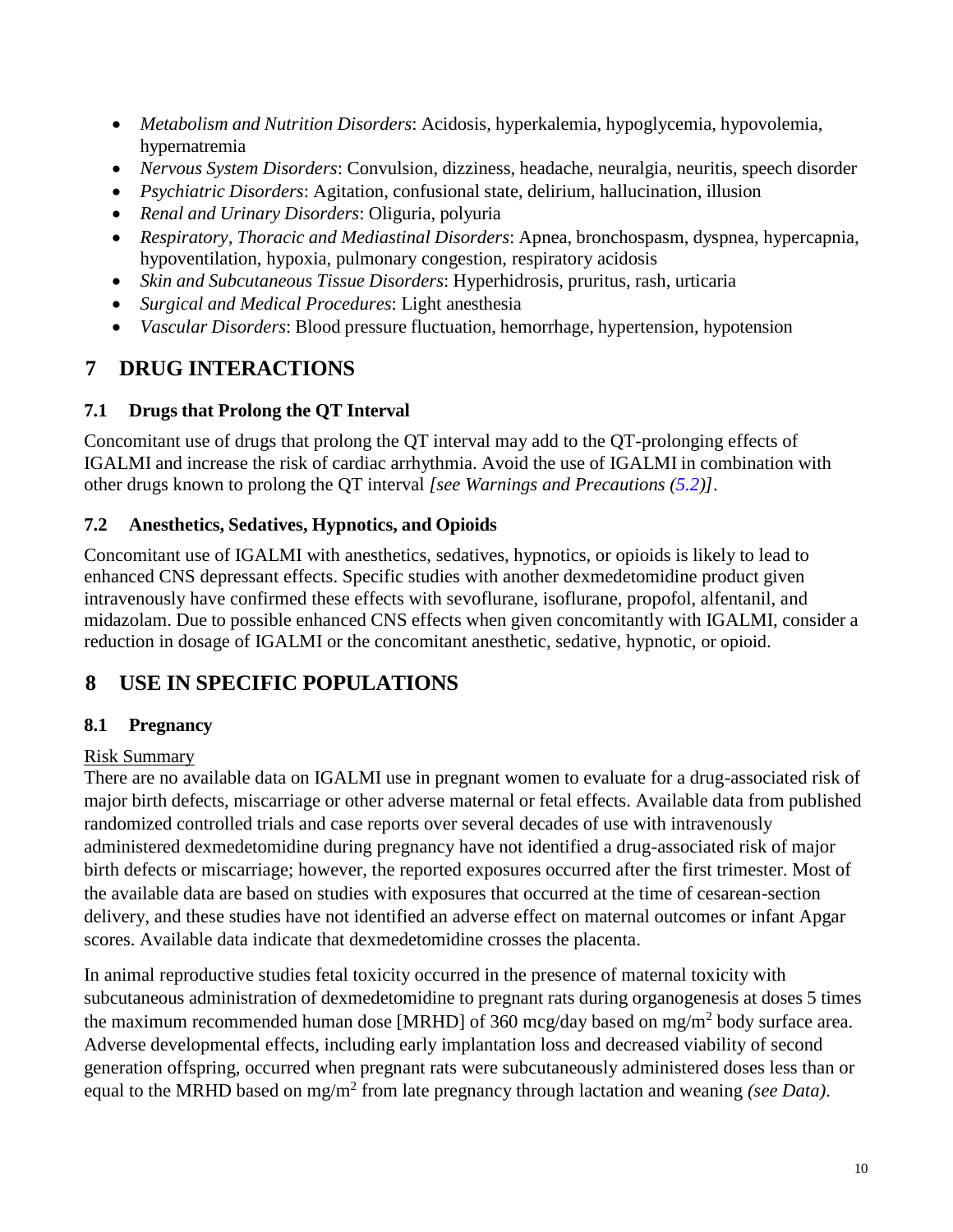The estimated background risk of major birth defects and miscarriage for the indicated population is unknown. All pregnancies have a background risk of birth defect, loss, or other adverse outcomes. In the U.S. general population, the estimated background risk of major birth defects and miscarriage in clinically recognized pregnancies is 2 to 4% and 15 to 20%, respectively.

## Data

## *Animal Data*

Increased post-implantation losses and reduced live pups in the presence of maternal toxicity (decreased body weight) occurred in a rat embryo-fetal development study in which pregnant dams were administered subcutaneous doses of dexmedetomidine of 200 mcg/kg/day (equivalent to 5 times the MRHD of 360 mcg/day based on mg/m<sup>2</sup>) during the period of organogenesis (Gestation Day (GD) 5 to 16). No embryo-fetal toxicity was observed at 20 mcg/kg/day (less than the MRHD of 360 mcg/day based on mg/m<sup>2</sup>). No malformations were reported at any dose level.

No malformation or embryo-fetal toxicity were observed in a rabbit embryo-fetal developmental study in which pregnant dams were administered dexmedetomidine intravenously at doses up to 96 mcg/kg/day (equivalent to 5 times the MRHD of 360 mcg/day based on mg/m<sup>2</sup>) during the period of organogenesis (GD 6 to 18).

Reduced pup and adult offspring weights and grip strength were reported in a rat developmental toxicology study in which pregnant females were administered dexmedetomidine subcutaneously at 8 mcg/kg/day (less than the MRHD of 360 mcg/day based on mg/m<sup>2</sup>) during late pregnancy through lactation and weaning (GD 16 to postnatal day [PND] 25). Decreased viability of second generation offspring and an increase in early implantation loss along with delayed motor development occurred at 32 mcg/kg/day (equivalent to the MRHD of 360 mcg/day based on mg/m<sup>2</sup>) when first generation offspring were mated. This study limited dosing to hard palate closure (GD 15-18) through weaning instead of standard dosing from implantation (GD 6-7) to weaning (PND 21).

## <span id="page-10-0"></span>**8.2 Lactation**

## Risk Summary

Available published literature report the presence of dexmedetomidine in human milk following intravenous administration. There is no information regarding the effects of dexmedetomidine on the breastfed child or the effects on milk production. Advise women to monitor the breastfed infant for irritability. The developmental and health benefits of breastfeeding should be considered along with the mother's clinical need for IGALMI and any potential adverse effects on the breastfed child from IGALMI or from the underlying maternal condition.

## <span id="page-10-1"></span>**8.4 Pediatric Use**

The safety and effectiveness of IGALMI have not been established in pediatric patients.

## <span id="page-10-2"></span>**8.5 Geriatric Use**

Fifteen geriatric patients ( $\geq 65$  years of age) were enrolled (no patients were 75 years of age and older) in the clinical studies for acute treatment of agitation associated with schizophrenia or bipolar I or II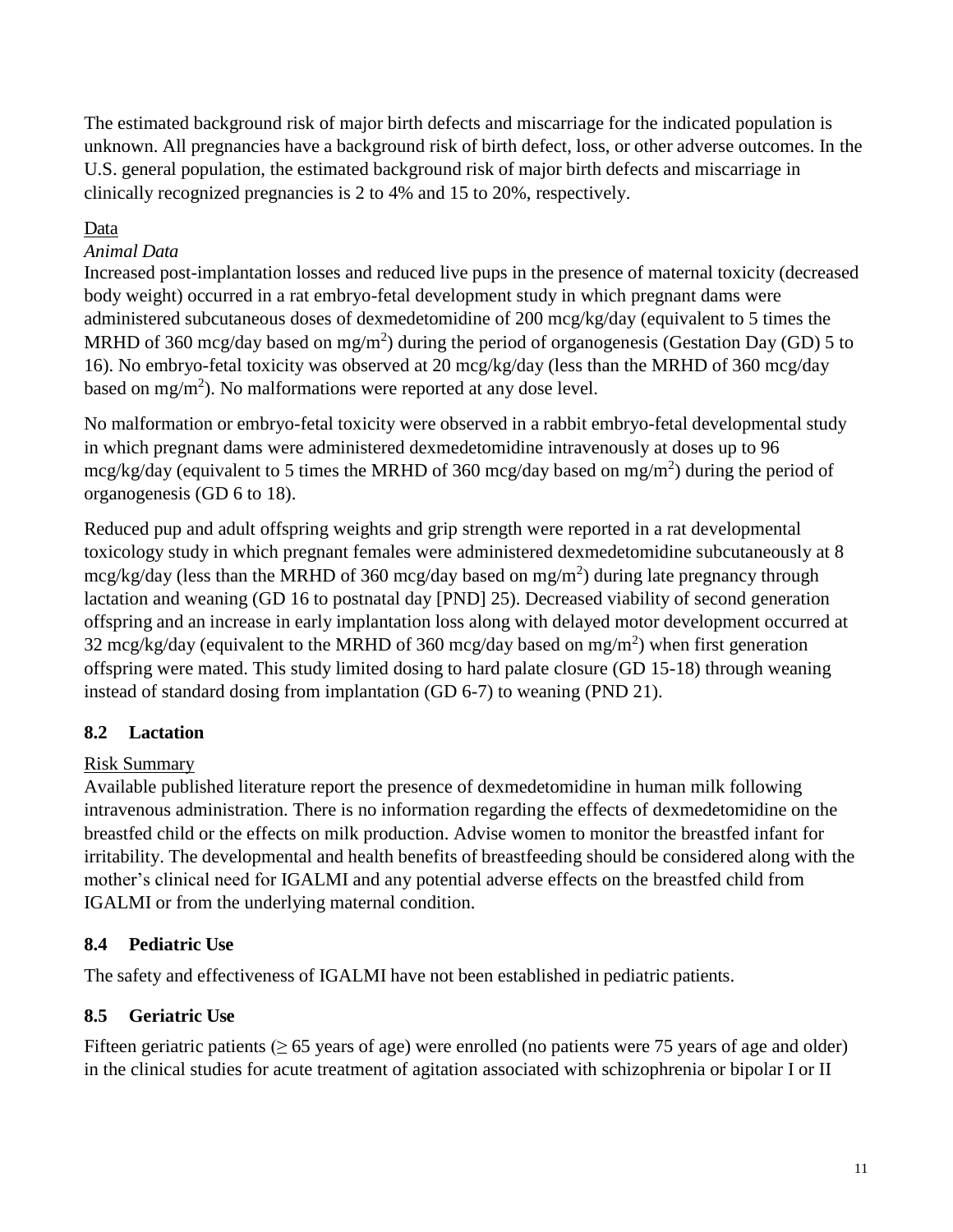disorder. Of the total number of IGALMI-treated patients in these clinical studies, 11/507 (2.2%) were 65 years of age and older *[see Clinical Studies [\(14\)](#page-16-1)]*.

Dosage reduction of IGALMI is recommended in geriatric patients *[see Dosage and Administration [\(2.2\)](#page-1-2)]*. A higher incidence of bradycardia and hypotension was observed in geriatric patients compared to younger adult patients after intravenous administration of another dexmedetomidine product *[see Warnings and Precautions [\(5.1\)](#page-4-1)]*. The pharmacokinetic profile of intravenous dexmedetomidine was not altered in geriatric subjects *[see Clinical Pharmacology [\(12.3\)](#page-13-3)]*.

Clinical studies of IGALMI did not include sufficient numbers of patients 65 years of age and older to determine whether there were differences in the effectiveness of IGALMI in the acute treatment of agitation associated with schizophrenia or bipolar I or II disorder compared to younger adult patients.

# <span id="page-11-0"></span>**8.6 Hepatic Impairment**

Dexmedetomidine clearance was decreased in patients with hepatic impairment (Child-Pugh Class A, B, or C). Thus, a dosage reduction of IGALMI is recommended in patients with hepatic impairment compared to patients with normal hepatic function *[see Dosage and Administration [\(2.2\)](#page-1-2) and Clinical Pharmacology [\(12.3\)](#page-13-3)]*.

# <span id="page-11-1"></span>**9 DRUG ABUSE AND DEPENDENCE**

## <span id="page-11-2"></span>**9.1 Controlled Substance**

IGALMI contains dexmedetomidine, which is not a controlled substance.

## <span id="page-11-3"></span>**9.3 Dependence**

## Physical Dependence

Physical dependence is a state that develops as a result of physiological adaptation in response to repeated drug use, manifested by withdrawal signs and symptoms after abrupt discontinuation or a significant dose reduction of a drug. The dependence potential of dexmedetomidine has not been studied in humans. However, because studies in rodents and primates have demonstrated that intravenous dexmedetomidine exhibits pharmacologic actions similar to those of clonidine, it is possible that dexmedetomidine may produce a clonidine-like withdrawal syndrome upon abrupt discontinuation.

IGALMI was not studied for longer than 24 hours after the first dose. There may be risk of physical dependence and a withdrawal syndrome if IGALMI is used in a manner other than indicated *[see Dosage and Administration [\(2.1,](#page-1-1) 2.2) and Warnings and Precautions [\(5.4\)](#page-5-0)]*.

## Tolerance

Tolerance is a physiological state characterized by a reduced response to a drug after repeated administration (i.e., a higher dose of a drug is required to produce the same effect that was once obtained at a lower dose).

IGALMI has not been studied for longer than 24 hours after the first dose. There may be a risk for tolerance if IGALMI is administered in a manner other than indicated *[see Dosage and Administration [\(2.1,](#page-1-1) [2.2\)](#page-1-2) and Warnings and Precautions [\(5.5\)](#page-6-1)]*.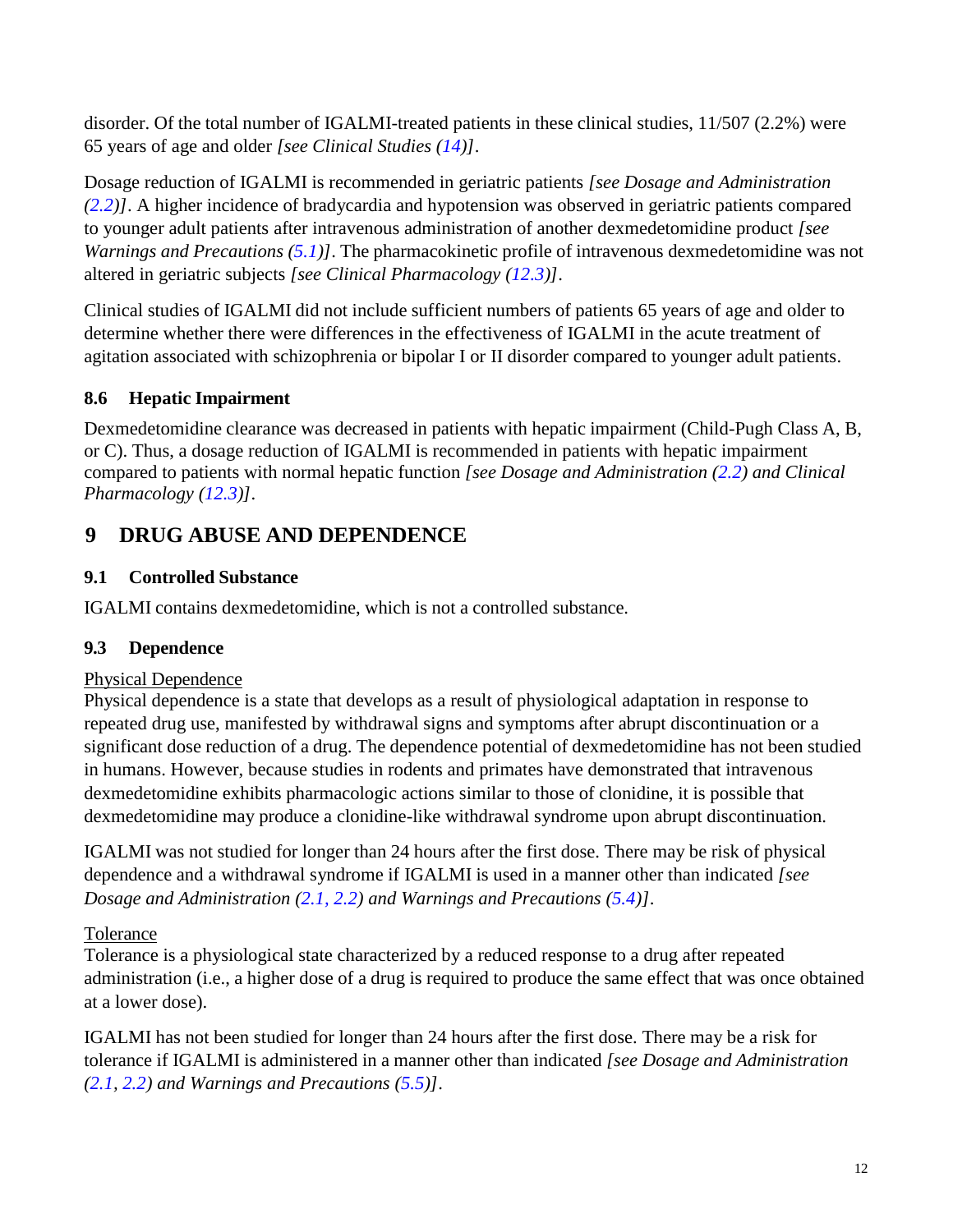# <span id="page-12-0"></span>**10 OVERDOSAGE**

In a tolerability study of intravenous dexmedetomidine in which healthy adult subjects were administered doses at and above the recommended dose of 0.2 to 0.7 mcg/kg/hour, the maximum blood concentration was approximately 13 times the upper boundary of the therapeutic range for the intravenous dexmedetomidine (IGALMI is not approved for intravenous use). The most notable effects observed in two subjects who achieved the highest doses were first degree atrioventricular block and second-degree heart block.

Five adult patients received an overdose of intravenous dexmedetomidine in intensive care unit sedation studies. Two patients who received a 2 mcg/kg loading dose (twice the recommended loading dose) over 10 minutes, experienced bradycardia and/or hypotension.

One patient who received a loading intravenous bolus dose of undiluted dexmedetomidine (19.4 mcg/kg), had cardiac arrest from which he was successfully resuscitated.

Consider contacting a Poison Center (1-800-222-1222) or a medical toxicologist for overdosage management recommendations for IGALMI.

# <span id="page-12-1"></span>**11 DESCRIPTION**

IGALMI contains dexmedetomidine, an alpha-2 adrenergic receptor agonist, present as dexmedetomidine hydrochloride, the S-enantiomer of medetomidine chemically described as 4-[(1S)-1- (2, 3-dimethylphenyl) ethyl]-1H-imidazole hydrochloride. The empirical formula is  $C_{13}H_{16}N_2 \cdot HCl$  with a molecular weight of 236.7 g/mol. The structural formula of dexmedetomidine hydrochloride is:



Dexmedetomidine hydrochloride is a white or almost white powder that is freely soluble in water and has a pKa of 7.1. Its partition coefficient in octanol/water at pH 7.4 is 2.89.

IGALMI is for sublingual or buccal use. Each IGALMI sublingual film contains 120 mcg or 180 mcg of dexmedetomidine equivalent to 141.8 mcg and 212.7 mcg of dexmedetomidine hydrochloride, respectively.

IGALMI contains the following inactive ingredients: FD&C Blue #1 colorant, hydroxypropyl cellulose, peppermint oil, polyethylene oxide, and sucralose.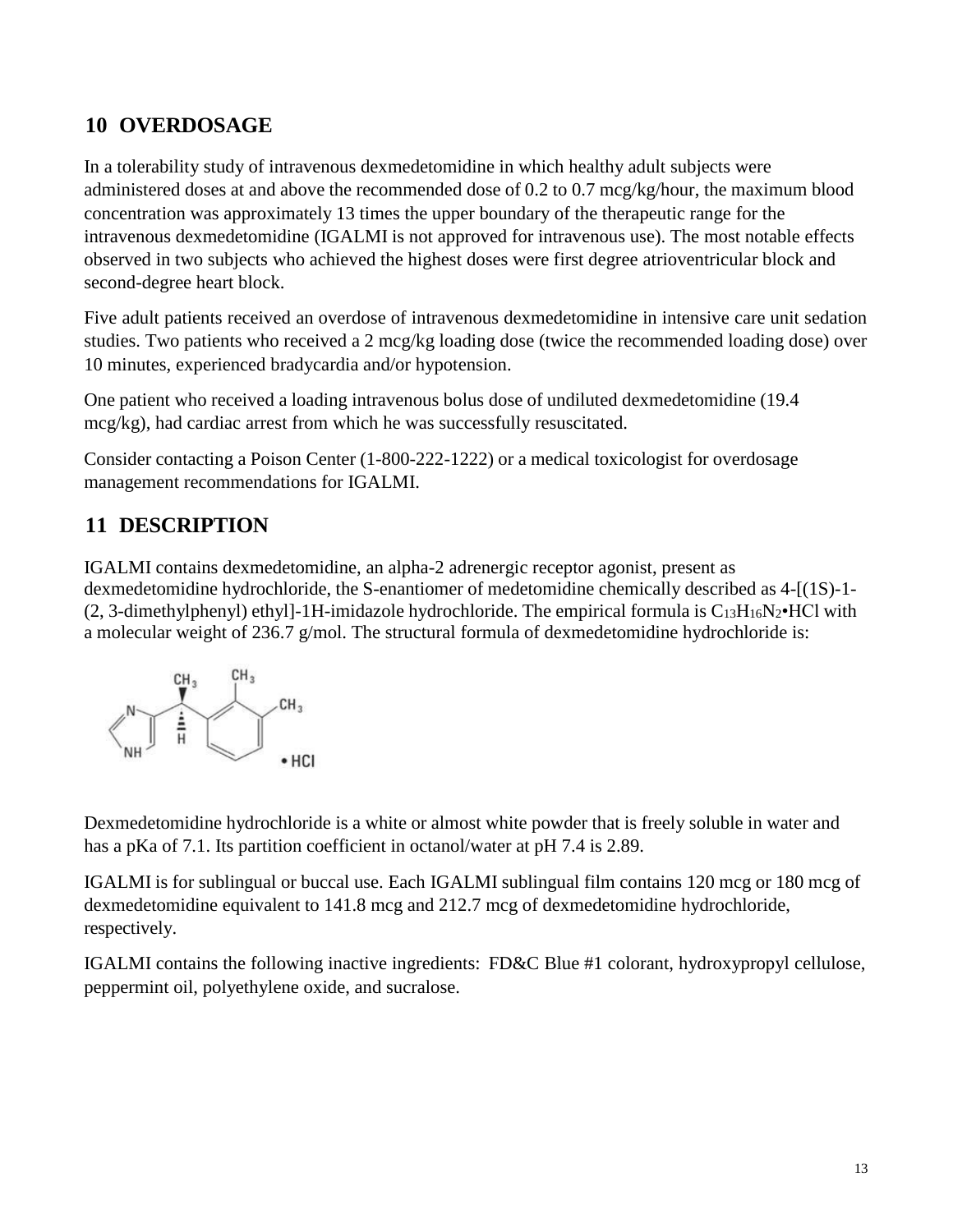# <span id="page-13-0"></span>**12 CLINICAL PHARMACOLOGY**

## <span id="page-13-1"></span>**12.1 Mechanism of Action**

Dexmedetomidine is an alpha-2 adrenergic receptor agonist. The mechanism of action of IGALMI in the acute treatment of agitation associated with schizophrenia or bipolar I or II disorder is thought to be due to activation of presynaptic alpha-2 adrenergic receptors.

## <span id="page-13-2"></span>**12.2 Pharmacodynamics**

Dexmedetomidine acts as an agonist at alpha-2 adrenergic receptors with binding affinities (Ki values) of 4 to 6 nM at the alpha-2 adrenergic receptor subtypes.

#### Cardiac Electrophysiology

IGALMI exhibits a concentration dependent QT prolongation. Table 4 shows the mean (upper 90% confidence interval) QTcF increase from baseline for respective dosing regimens *[see Warnings and Precautions [\(5.2\)](#page-5-1)].*

## **Table 4: QTcF Increase from Baseline by Dosage of IGALMI**

| <b>IGALMI</b> Dosage                                                           | <b>Mean QTcF Increase from Baseline</b><br>(upper 90% confidence interval) |  |
|--------------------------------------------------------------------------------|----------------------------------------------------------------------------|--|
| 120 mcg single use                                                             | $6(7)$ msec                                                                |  |
| $120 \text{ mcg} + 2$ additional doses of 60 mcg 2 hours apart (total 3 doses) | $8(9)$ msec                                                                |  |
| 180 mcg single use                                                             | $8(11)$ msec                                                               |  |
| $180 \text{ mcg} + 2$ additional doses of 90 mcg 2 hours apart (total 3 doses) | $11(14)$ msec                                                              |  |

## <span id="page-13-3"></span>**12.3 Pharmacokinetics**

Dexmedetomidine exposure  $(C_{\text{max}}$  and AUC) increased in a dose proportional manner in the dose range of 20 mcg (0.17 times the lowest recommended initial dose of 120 mcg) to 180 mcg after single sublingual administration of IGALMI.

The mean time for film to dissolve in the mouth was about 6 to 8 minutes and 18 minutes following sublingual and buccal administration, respectively. Dexmedetomidine was quantifiable in plasma generally after 5 to 20 minutes post dosing.

## Absorption

The absolute bioavailability of dexmedetomidine was about 72% and 82% following sublingual and buccal administration of IGALMI, respectively. When water was taken at two hours post dose, comparable exposures of dexmedetomidine were observed when IGALMI was administered by both routes.

Mean maximal plasma concentrations of dexmedetomidine were reached approximately two hours after sublingual or buccal administration of IGALMI. Following sublingual administration of 40 mcg of IGALMI (0.33 times the lowest recommended initial dose) with water drinking at two hours post dose and 20 mcg dexmedetomidine intravenous infusion for 90 minutes in healthy volunteers: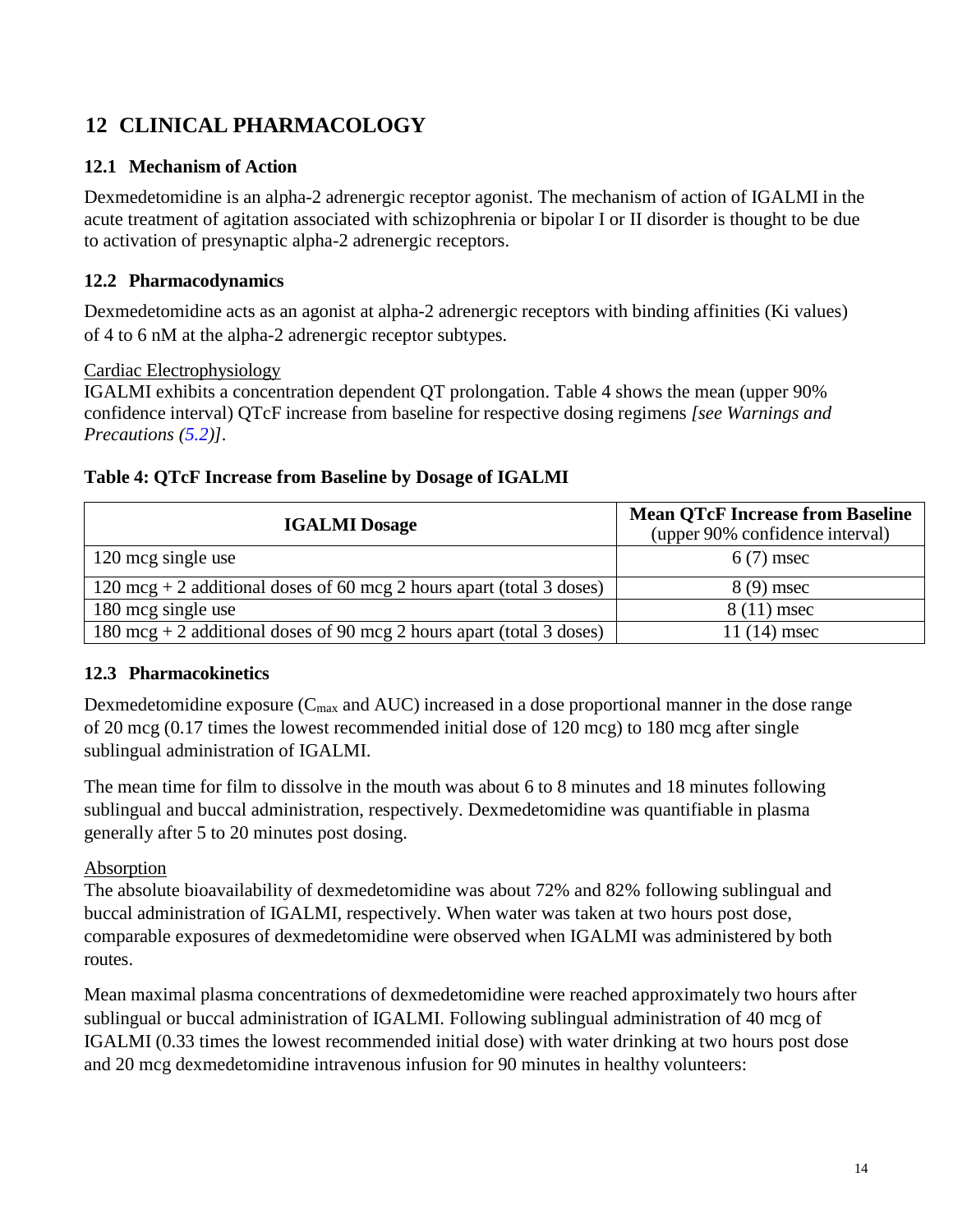- The mean peak plasma concentration ( $C_{\text{max}}$ ) of dexmedetomidine was 143 ng/L and 144 ng/L, respectively.
- The mean area under concentration curve (AUC) of dexmedetomidine was 851 hour\*ng/L and 584 hour\*ng/L, respectively.

#### *Effect of Drinking Water on Absorption*

Compared to drinking water at two hours post sublingual administration of IGALMI, early water intake (as early as 15 minutes post dose) had minimal effects on the rate or extent of absorption of dexmedetomidine.

Effects of early water intake (i.e., before two hours post dose) on the absorption of dexmedetomidine has not been evaluated following buccal administration.

#### **Distribution**

The steady-state volume of distribution (Vss) of dexmedetomidine following intravenous administration was approximately 118 liters. Dexmedetomidine protein binding was assessed in the plasma of healthy male and female subjects. The average protein binding was 94% and was constant across the different plasma concentrations tested. Protein binding was similar in males and females. The fraction of dexmedetomidine that was bound to plasma proteins was significantly decreased in subjects with hepatic impairment compared to healthy subjects.

The potential for protein binding displacement of dexmedetomidine by fentanyl, ketorolac, theophylline, digoxin and lidocaine was explored in vitro, and negligible changes in the plasma protein binding of dexmedetomidine IV were observed. The potential for protein binding displacement of phenytoin, warfarin, ibuprofen, propranolol, theophylline and digoxin by dexmedetomidine hydrochloride injection was explored in vitro and none of these compounds appeared to be significantly displaced by intravenous dexmedetomidine.

## Elimination

## *Metabolism*

Dexmedetomidine undergoes almost complete biotransformation with very little unchanged dexmedetomidine excreted in urine and feces. Biotransformation involves both direct glucuronidation as well as cytochrome P450 mediated metabolism. The major metabolic pathways of dexmedetomidine are: direct N-glucuronidation to inactive metabolites; aliphatic hydroxylation (mediated primarily by CYP2A6 with a minor role of CYP1A2, CYP2E1, CYP2D6 and CYP2C19) of dexmedetomidine to generate 3-hydroxy-dexmedetomidine, the glucuronide of 3-hydroxy-dexmedetomidine, and 3 carboxy-dexmedetomidine; and N-methylation of dexmedetomidine to generate 3-hydroxy Nmethyl-dexmedetomidine, 3-carboxy N-methyl-dexmedetomidine, and dexmedetomidine-N-methyl O-glucuronide.

#### *Excretion*

The mean terminal elimination half-life  $(t_{1/2})$  of dexmedetomidine is approximately 2.8 hours following sublingual or buccal administration of IGALMI. Clearance is estimated to be approximately 39 L/h following intravenous administration.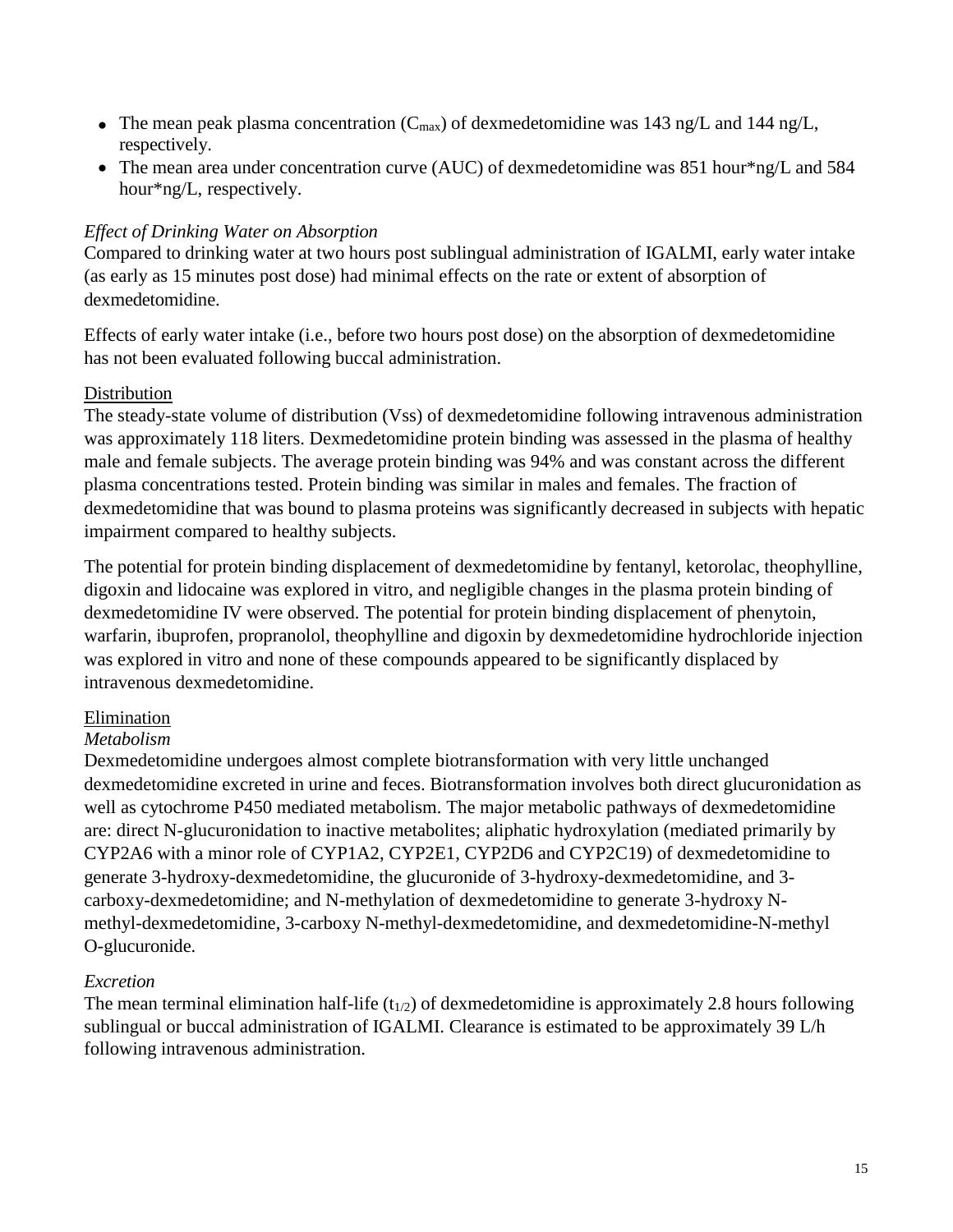A mass balance study demonstrated that after nine days, an average of 95% of the radioactivity, following intravenous administration of radiolabeled dexmedetomidine, was recovered in the urine and 4% in the feces. No unchanged dexmedetomidine was detected in the urine. Approximately 85% of the radioactivity recovered in the urine was excreted within 24 hours after the infusion. Fractionation of the radioactivity excreted in urine demonstrated that products of N-glucuronidation accounted for approximately 34% of the cumulative urinary excretion. In addition, aliphatic hydroxylation of parent drug to form 3-hydroxy-dexmedetomidine, the glucuronide of 3-hydroxy-dexmedetomidine, and 3-carboxylic acid-dexmedetomidine together represented approximately 14% of the dose in urine. N-methylation of dexmedetomidine to form 3-hydroxy N-methyl dexmedetomidine, 3-carboxy Nmethyl dexmedetomidine, and N-methyl O-glucuronide dexmedetomidine accounted for approximately 18% of the dose in urine. The N-methyl metabolite itself was a minor circulating component and was undetected in urine. Approximately 28% of the urinary metabolites have not been identified.

#### Specific Populations

#### *Male and Female Patients*

There was no observed difference in the pharmacokinetics of intravenous dexmedetomidine due to sex.

#### *Geriatric Patients*

The pharmacokinetic profile of intravenous dexmedetomidine was not altered by age. There were no differences in the pharmacokinetics of intravenous dexmedetomidine in young (18–40 years), middle age (41–65 years), and geriatric (>65 years) subjects.

#### *Patients with Hepatic Impairment*

In subjects with varying degrees of hepatic impairment (Child-Pugh Class A, B, or C), clearance values for intravenous dexmedetomidine were lower than in subjects with normal hepatic function *[see Dosage and Administration (2.2)]*. After an intravenous infusion of 0.6 mcg/kg of this dexmedetomidine product over 10 minutes the mean clearance values for subjects with mild, moderate, and severe hepatic impairment were 74%, 64% and 53% of those observed in subjects with normal hepatic function, respectively. Mean clearances for free drug were 59%, 51% and 32% of those observed in subjects with normal hepatic function, respectively.

#### *Patients with Renal Impairment*

Dexmedetomidine pharmacokinetics ( $C_{\text{max}}$ ,  $T_{\text{max}}$ , AUC,  $t_{1/2}$ , CL, and V) were not significantly different in patients with creatinine clearance <30 mL/minute compared to subjects with normal renal function.

#### Drug Interactions Studies

*In vitro* studies in human liver microsomes demonstrated no evidence of cytochrome P450 mediated drug interactions that are likely to be of clinical relevance.

## <span id="page-15-0"></span>**13 NONCLINICAL TOXICOLOGY**

#### <span id="page-15-1"></span>**13.1 Carcinogenesis, Mutagenesis, Impairment of Fertility**

#### **Carcinogenesis**

Animal carcinogenicity studies have not been performed with dexmedetomidine.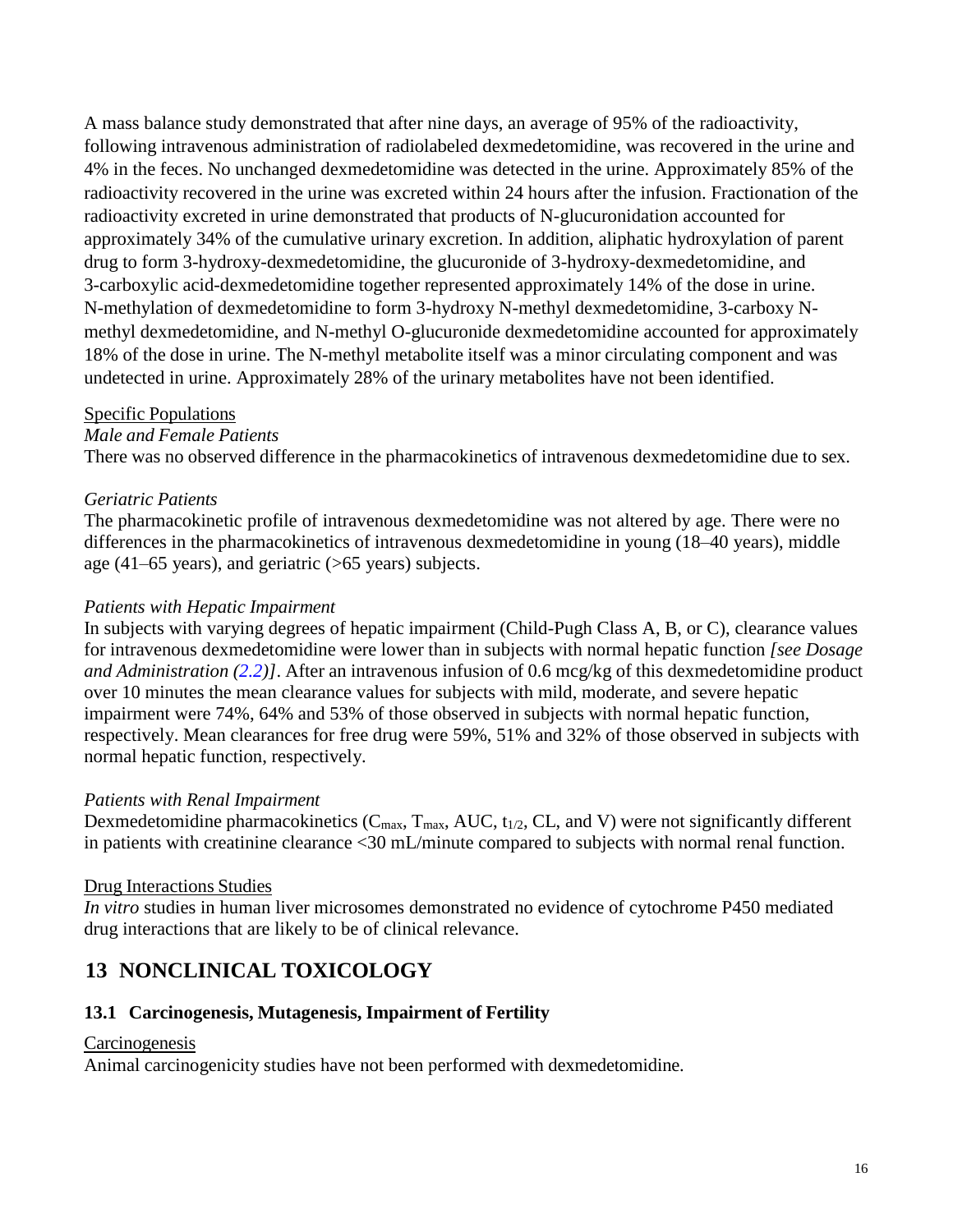#### Mutagenesis

Dexmedetomidine was not mutagenic in the in vitro Ames bacterial reverse mutation test or mammalian mouse lymphoma cell forward mutation assay. Dexmedetomidine was not clastogenic in the in vitro human lymphocyte chromosome aberration test in the absence or presence of *human* liver S9 metabolic activation, however, a weak clastogenic response was noted in the presence of *rat* liver S9 metabolic activation. Dexmedetomidine was not clastogenic in the in vivo bone marrow micronucleus test in CD-1 mice, although there was some evidence for clastogenicity in NMRI mice.

#### Impairment of Fertility

Fertility in male or female rats was not affected after daily subcutaneous injections of dexmedetomidine at doses up to 54 mcg/kg (1.5 times the MRHD of 360 mcg/day on a mg/m<sup>2</sup> basis) administered from 10 weeks prior to mating in males, and 3 weeks prior to mating and during mating in females.

#### <span id="page-16-0"></span>**13.2 Animal Toxicology and/or Pharmacology**

Twice daily sublingual administration of 120 to 320 mcg/day of dexmedetomidine to dogs for 28 days caused decreased heart rate and moderate sedation up to 3.5 hours post dose. A single male dog (out of 32 treated dogs) dosed 320 mcg/day (equivalent to the MRHD of 360 mcg/day) exhibited inflammation, necrosis, myofiber degeneration, and hemorrhage at the sublingual treatment site. No adverse effects were noted at 240 mcg/day (less than the MRHD of 360 mcg/day).

# <span id="page-16-1"></span>**14 CLINICAL STUDIES**

The effectiveness of IGALMI for the acute treatment of agitation associated with schizophrenia or bipolar I or II disorder in adults was established in two randomized, double-blind, placebo-controlled, fixed-dose studies (Studies 1 and 2):

- Study 1 (NCT04268303) included 380 patients who met DSM-5 criteria for schizophrenia, schizoaffective or schizophreniform disorder. The population was 18 to 71 years of age (mean age was 46 years old); 37% female and 63% male; 78% Black, 20% White, 1% multiracial, and 1% Asian.
- Study 2 (NCT04276883) included 378 patients who met DSM-5 criteria for bipolar I or II disorder. The population was 18 to 70 years of age (mean age was 47 years old); 45% female and 55% male; 56% Black, 41% White, 1% Asian, 1% multiracial, and 1% other.

The Positive and Negative Syndrome Scale-Excited Component (PEC) is an investigator-rated instrument consisting of 5 items: poor impulse control, tension, hostility, uncooperativeness, and excitement. Each item is scored on a scale from 1 to 7 (1=absent, 2=minimal, 3=mild, 4=moderate, 5=moderate-severe, 6=severe, 7=extremely severe). The total PEC score ranges from 5 to 35, with higher scores reflecting greater overall symptom severity. For enrollment in the studies, patients had to be judged to be clinically agitated with a total PEC score of  $\geq$  14, with at least one individual item score  $\geq$  4. In both studies, patients were admitted to a clinical research unit or a hospital and remained under medical supervision for at least 24 hours following treatment.

Patients were randomized to receive a single sublingual dose of 180 mcg of IGALMI, 120 mcg of IGALMI, or placebo. The primary efficacy endpoint in both studies was the change from baseline in the PEC score, assessed two hours following the initial dose. The key secondary endpoint was the time to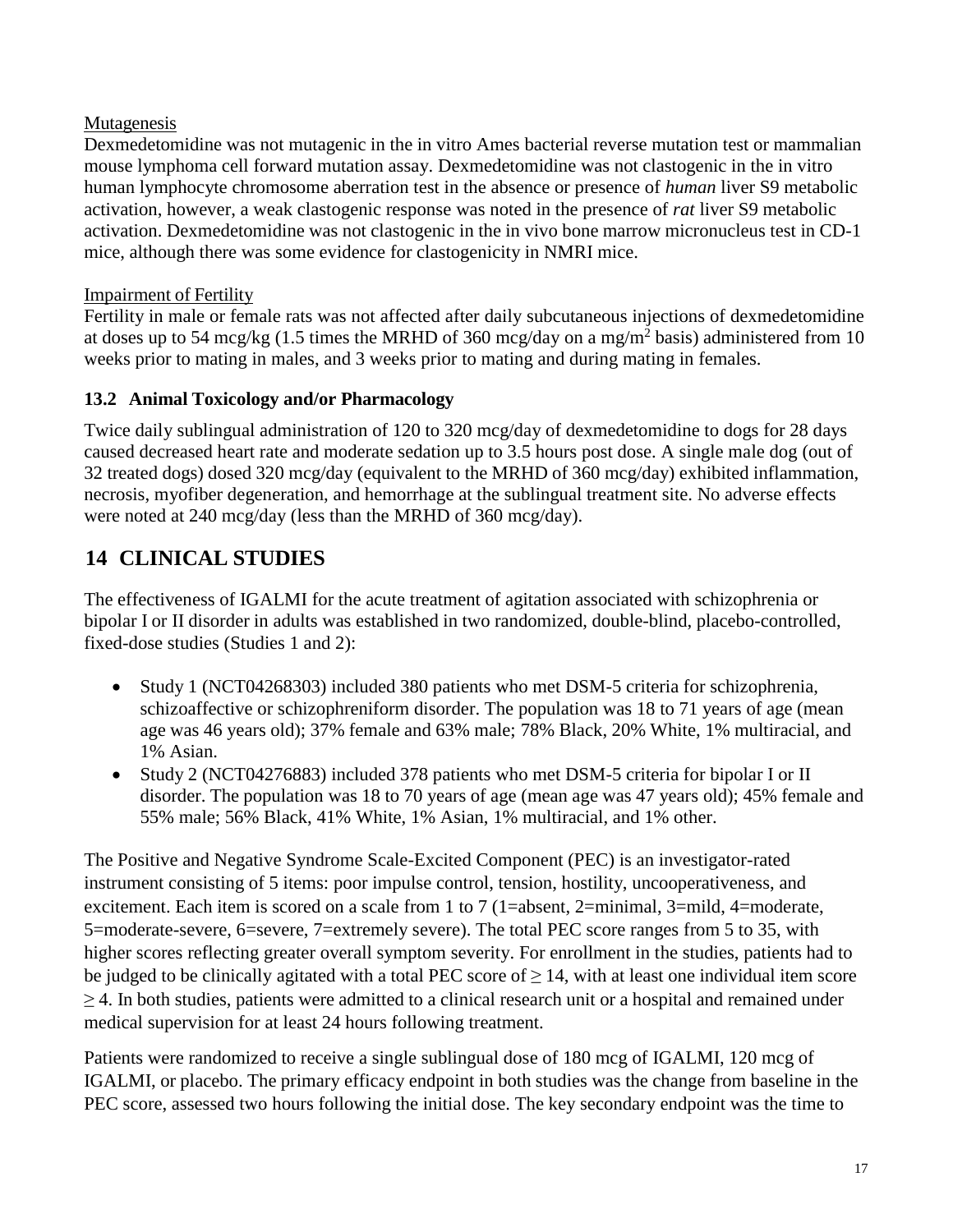effect onset, assessed by measuring the change from baseline in PEC score at 10, 20, 30, 45, 60, and 90 minutes after the initial dose administration.

In both studies, mean baseline PEC scores were similar in all treatment groups (Table 5). The mean change from baseline in the PEC total score at two hours after the first dose in patients treated with 180 mcg and 120 mcg of IGALMI was statistically greater than patients who received placebo (Table 5).

Examination of population subsets (race and sex) on the primary endpoint did not show evidence for differential responsiveness between White and Black or female and male patients. The clinical studies did not include enough patients of other races or patients  $\geq 65$  years of age to determine whether there were differences in effectiveness for those groups.

| <b>Study</b> | <b>Treatment</b><br>Group   | <b>Number</b><br>of<br><b>Patients</b> | <b>Mean</b><br><b>Baseline</b><br><b>PEC Score</b><br>(SD) | <b>LS Mean</b><br><b>Change from</b><br><b>Baseline to 2 hour</b><br><b>Post First Dose</b><br>(SE)                                                         | <b>LS Mean</b><br><b>Difference</b><br>$(95\% \text{ CI})$ |
|--------------|-----------------------------|----------------------------------------|------------------------------------------------------------|-------------------------------------------------------------------------------------------------------------------------------------------------------------|------------------------------------------------------------|
| Study<br>1   | <b>IGALMI 180</b><br>$mcg*$ | 125                                    | 17.6(2.7)                                                  | $-10.3(0.4)$                                                                                                                                                | $-5.5(-6.5, -4.4)$                                         |
|              | <b>IGALMI</b> 120<br>$mcg*$ | 129                                    | 17.5(2.5)                                                  | $-8.5(0.4)$                                                                                                                                                 | $-3.7(-4.8, -2.7)$                                         |
|              | Placebo                     | 126                                    | 17.6(2.3)                                                  | $-4.8(0.4)$                                                                                                                                                 |                                                            |
|              | <b>IGALMI 180</b><br>$mcg*$ | 126                                    | 18.0(3.0)                                                  | $-10.4(0.4)$                                                                                                                                                | $-5.4(-6.5, -4.3)$                                         |
| Study<br>2   | <b>IGALMI</b> 120<br>$mcg*$ | 126                                    | 18.0(2.7)                                                  | $-9.1(0.4)$                                                                                                                                                 | $-4.1(-5.1, -3.0)$                                         |
|              | Placebo                     | 126                                    | 17.9(2.9)                                                  | $-5.0(0.4)$<br>$\alpha$ , and interest on $\alpha$ and in the Left and the collection of the finish inflance income $\alpha$ and $\alpha$ in the continuous |                                                            |

**Table 5: Primary Efficacy Results for Change from Baseline in the PEC Score at Two Hours in Agitated Patients with Schizophrenia or Bipolar I or II Disorder (Studies 1 and 2)**

Feast-squares mean; CI=unadjusted confidence interval; PEC=Positive and Negative Syndrome Scale-Excited Component

\*IGALMI doses that were statistically significantly superior to placebo after adjusting for multiplicity.

Figures 1 and 2 show the changes from baseline in PEC score at each time point assessed up to two hours following the initial dose. In Study 1, the decrease in agitation with IGALMI, compared to placebo, was statistically significant beginning at 20 minutes following dosing with the 180 mcg dose and 30 minutes after the 120 mcg dose. In Study 2, the decrease in agitation with IGALMI, compared to placebo, was statistically significant beginning at 20 minutes after treatment with both 120 mcg and 180 mcg doses.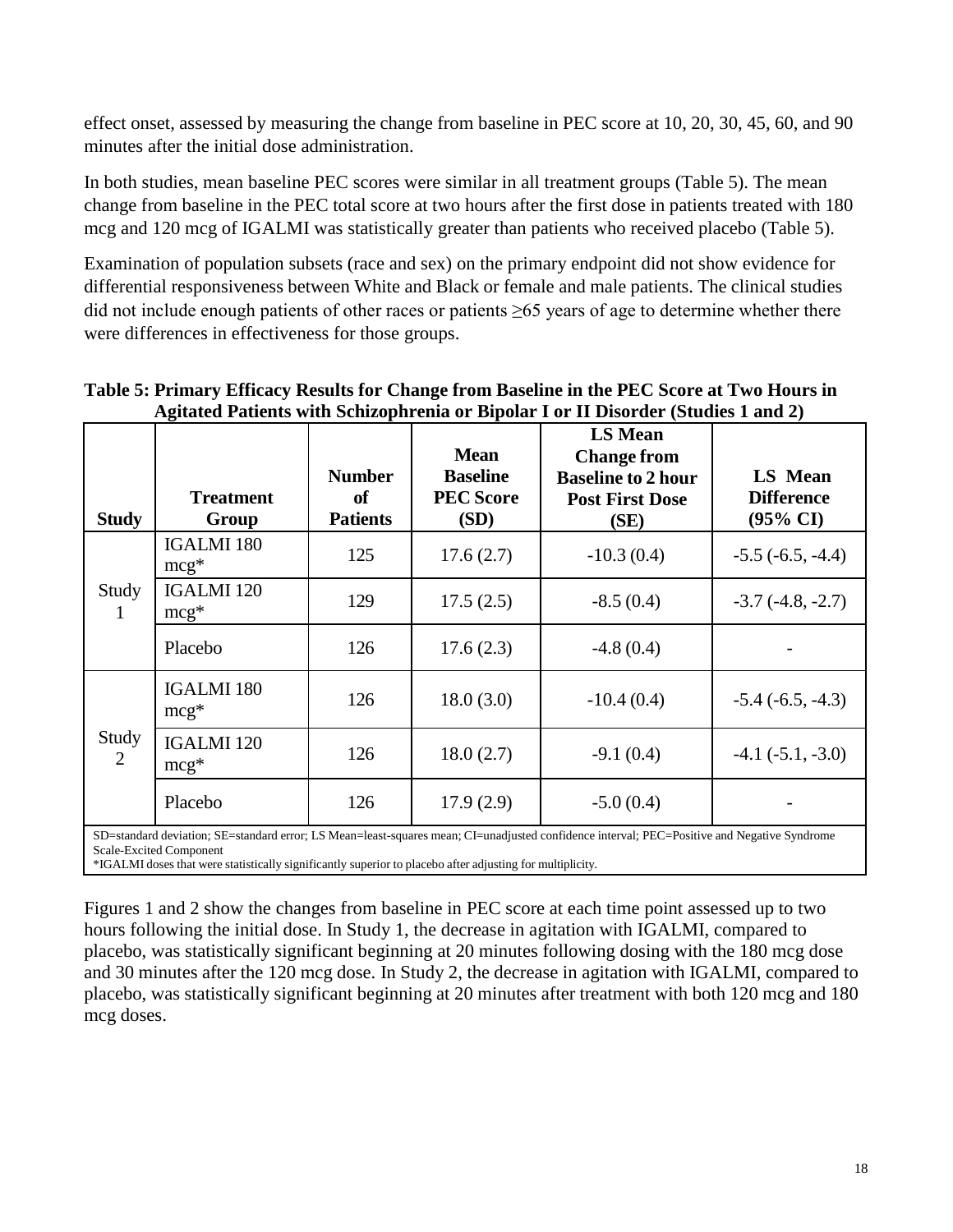





PEC baseline scores were: 17.6, 17.5, and 17.6 in the placebo, IGALMI 120 mcg, and IGALMI 180 mcg groups, respectively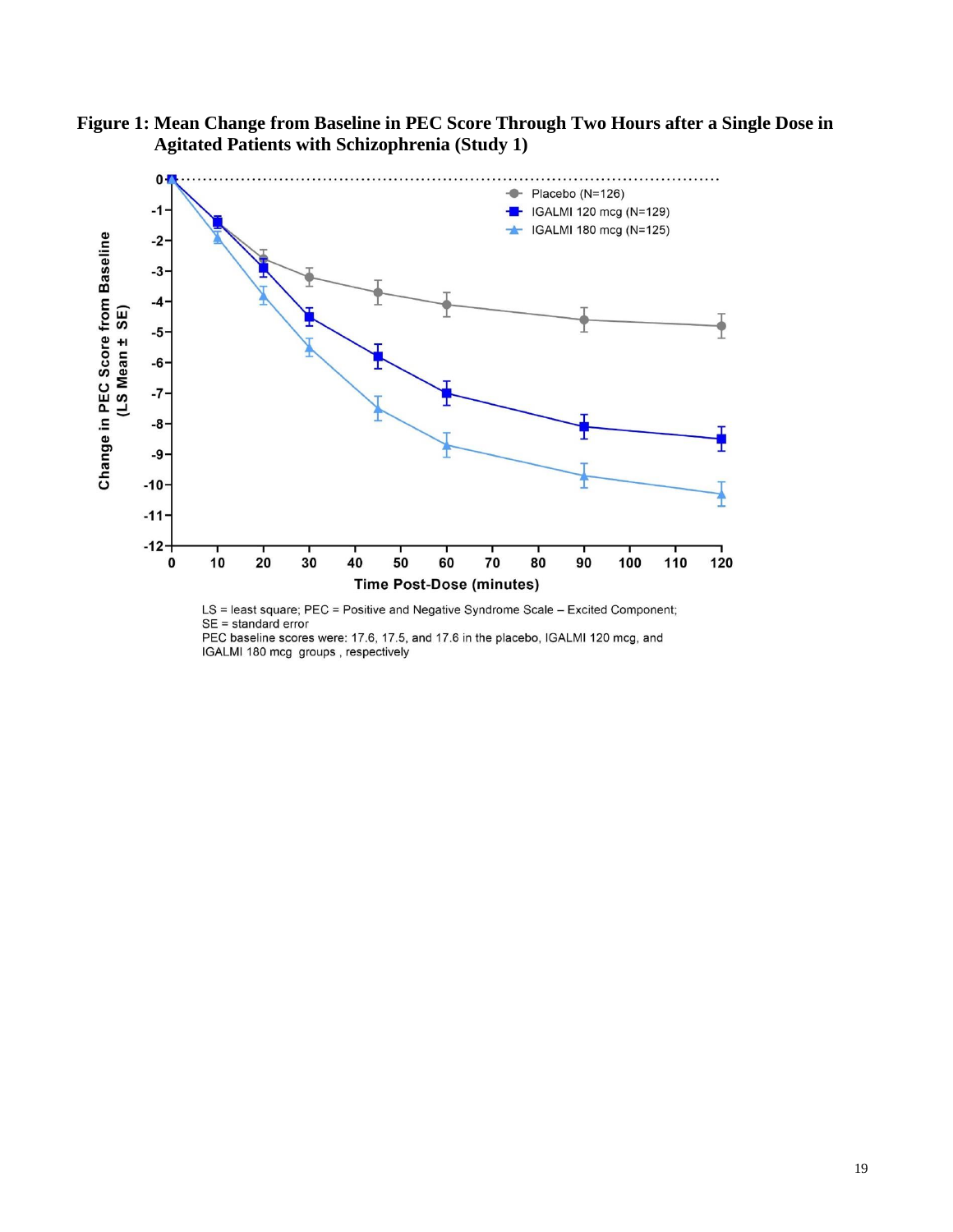



PEC baseline scores were: 17.9, 18.0, and 18.0 in the placebo, IGALMI 120 mcg, and IGALMI 180 mcg groups, respectively

## <span id="page-19-0"></span>**16 HOW SUPPLIED/STORAGE AND HANDLING**

#### How Supplied

IGALMI (dexmedetomidine) sublingual film is supplied as a blue rectangular sublingual film, containing on its surface two darker blue spots in dose strengths of 120 mcg and 180 mcg and is packaged as individual films in heat-sealed foil pouches in 10-count and 30-count films per carton. The NDC number for each packaging configuration is:

- 120 mcg 10-count NDC # 81092-1120-1
- 120 mcg 30-count NDC # 81092-1120-3
- 180 mcg 10-count NDC # 81092-1180-1
- 180 mcg 30-count NDC # 81092-1180-3

#### Storage and Handling

Store at controlled room temperature, 20<sup>o</sup>C to 25<sup>o</sup>C (68<sup>o</sup>F to 77<sup>o</sup>F). Excursions permitted from 15<sup>o</sup>C to 30°C (59°F to 86°F). See USP Controlled Room Temperature.

Keep IGALMI in the foil pouch until ready to administer.